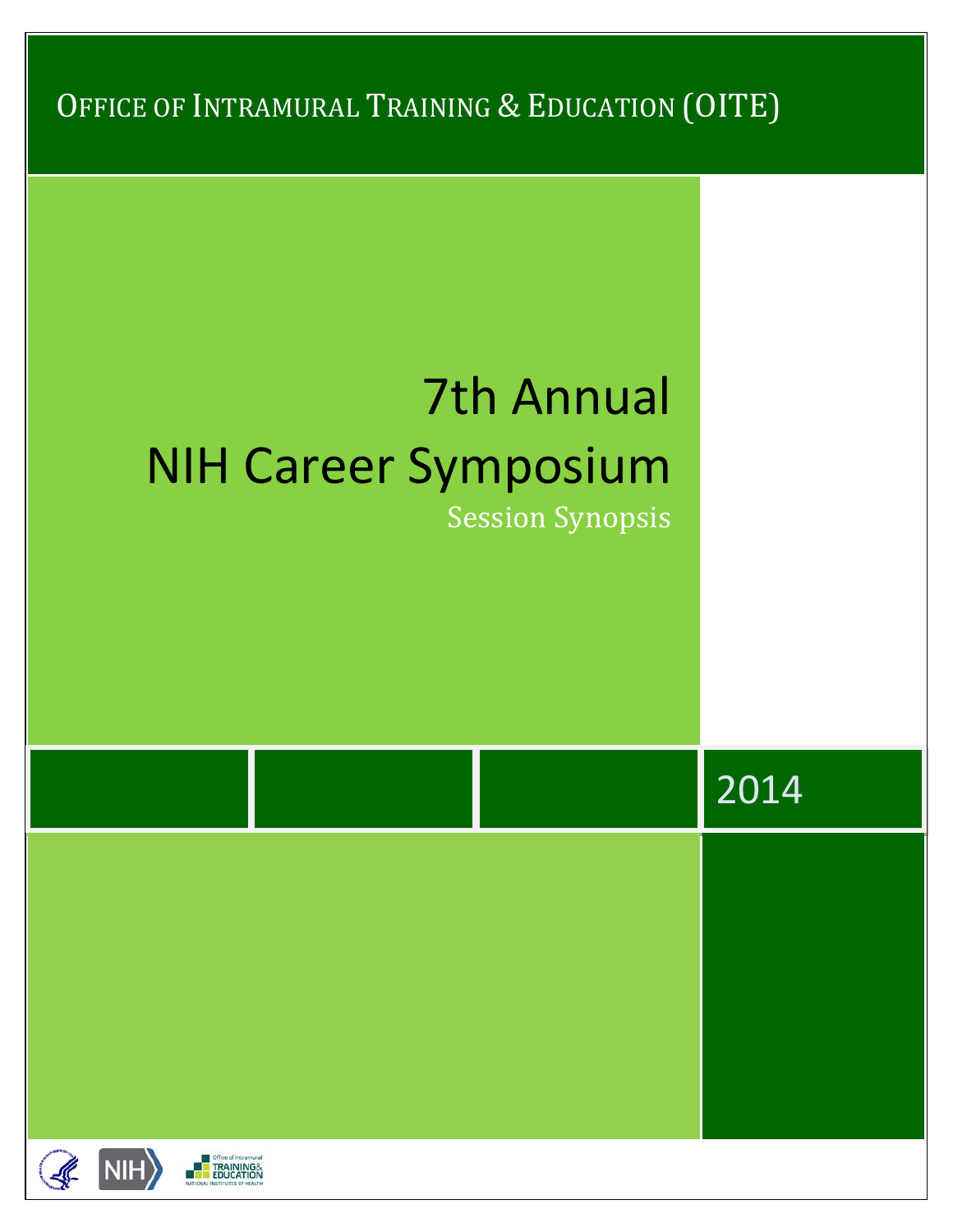# **Contents**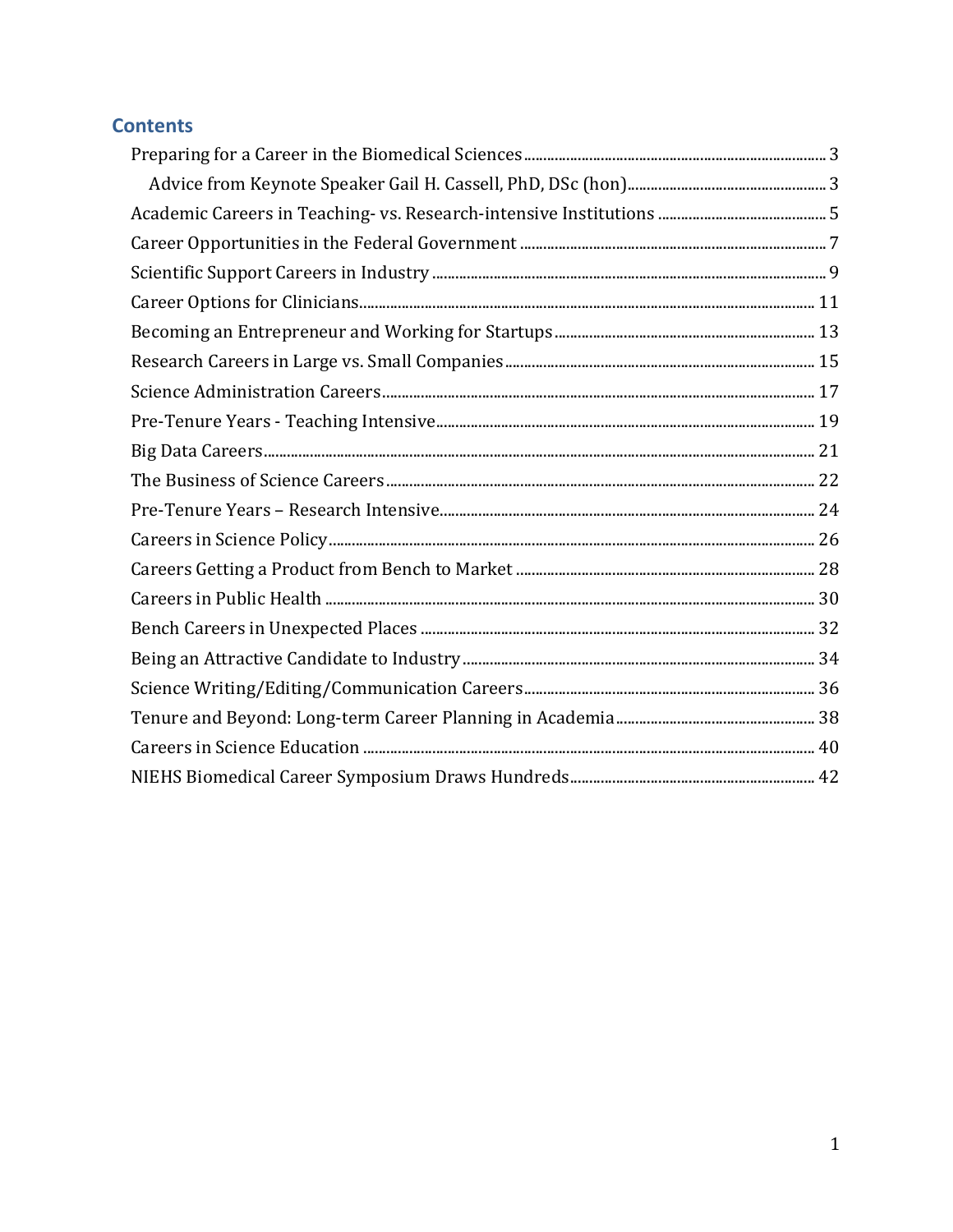# 2014 NIH Career Symposium Newsletter

Finding a career that best fits your needs can sometimes be overwhelming. Thus, to help you navigate through the multiple career paths available out there, NIH held its 7th Annual Career Symposium on May 15, 2014. This event featured an extraordinary panel of speakers that shared their experiences and journeys to find their dream job. Also, it provided a unique opportunity for fellows to learn about bench and non-bench career options and to network with scientists working in different career paths. Sessions covered a wide range of careers including academics, industry, science policy, science education, science administration, and science communication, among others. We asked an exceptional group of NIH graduate students and postdoctoral fellows to cover and write about the career sessions presented at the event. As a result, we produced this newsletter in which you will find short synopses of each of the panel sessions. We hope that this newsletter helps you gather all the information you need to prepare for your next career steps!

Enjoy! 2014 NIH Career Symposium Planning Committee Editorial Board

Sara Lioi, NINDS Oluyomi Okunola, NIDA Shannon Demaria, NHGRI Claude Warzecha, NICHD Patricia Kiesler, NIAID (CHAIR)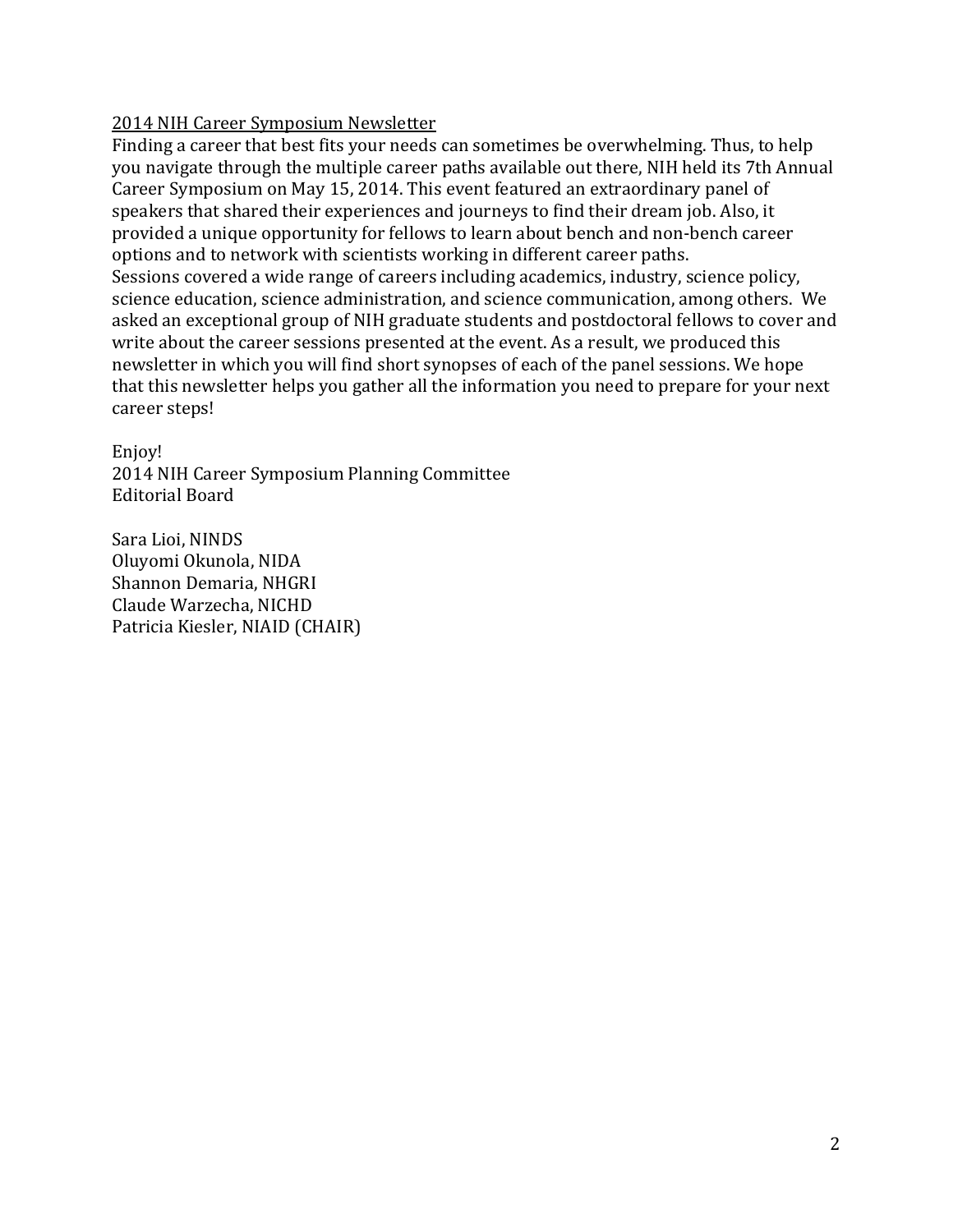# <span id="page-3-0"></span>**Preparing for a Career in the Biomedical Sciences**

#### <span id="page-3-1"></span>**Advice from Keynote Speaker Gail H. Cassell, PhD, DSc (hon)**

"A career in the biomedical sciences is totally unpredictable" was the message highlighted in this year's keynote address delivered by Gail Cassell, PhD, DSc (hon), Senior Lecturer in the Department of Global Health and Social Medicine, Harvard Medical School. It doesn't matter what path you choose first, whether it is academia, industry, government, or other; that path is going to change throughout your career. How do you best prepare yourself for this? Dr. Cassell laid out basic guiding principles that can help young scientists prepare for a career in the biomedical sciences in the context of the current and the future environments.

#### *Engagement in scientific professional societies*

Dr. Cassell first explained how the current environment is changing the field of biomedical research. The implications of scientific and technological advances as well as the major shifts in global economy, investments, and social dynamics that the world is experiencing influence how the American public and the government accept and critique science and its funding. In this environment, there is an increased demand for transparency and a rise in the use of performance metrics. Dr. Cassell stressed, "It is imperative [for scientists] to remember that educators, policy makers, and the public are the end users of scientific research" and thus listening to their questions is very important. She added, "Establishing sound science policies based on excellent science is your responsibility regardless of the career path you choose and engagement in professional scientific societies [and government advisory committees] is critical for accomplishing this goal."

#### *Becoming a great leader*

Dr. Cassell predicted that "the next society," as industry expert Peter Drucker referred to the future, will be an era of translational sciences with continued progress and revolutionary advances and that biomedical scientists will shape this next society in unprecedented ways. Because you are training at the NIH, which is recognized worldwide for providing the very best training environment and the best science, you are expected to become the future leaders. Dr. Cassell urged her audience to remember that leaders must define the values of the institutions they lead. "What you do is obviously important but HOW you do it is even more important."

#### *Maintaining good relationships with mentors and peers*

How you exercise your influence on people is also essential. In this context, Dr. Cassell cited Bruce Alberts from Science magazine, saying "science is a remarkable sociable construct which relies on constant vigilance to maintain the standards that make it so successful." Given that your mentors and peers are the source of everything you accomplish, it matters greatly how scientists treat their colleagues, share data and resources, and enlighten the public.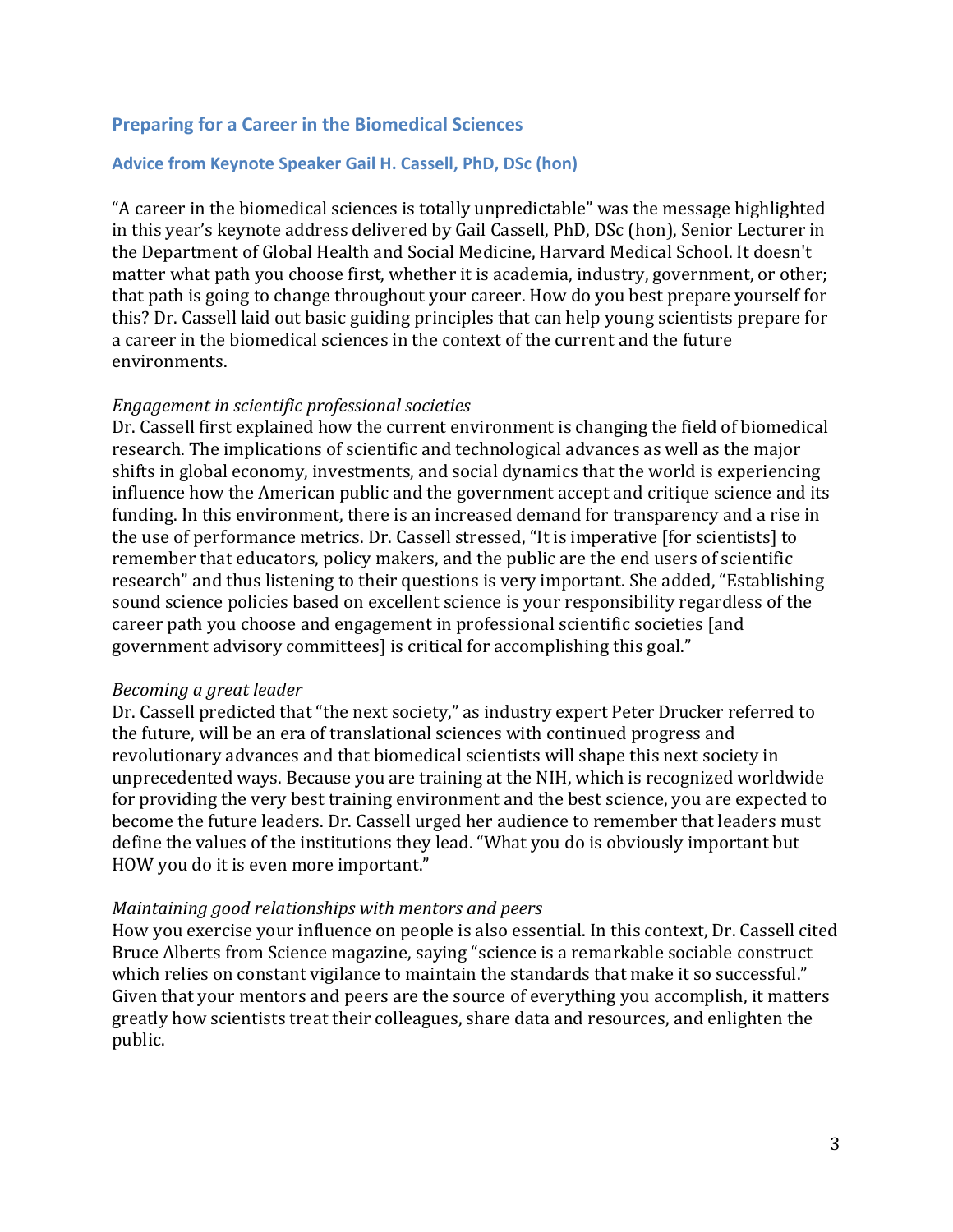### *Seizing opportunities*

Through personal examples, Dr. Cassell underlined how having clearly defined career goals is as equally important as being open to opportunities and following one's instincts. Saying yes to opportunities can change and shape your career for the best. The outcome from seizing these opportunities can translate into some of your best contributions to your field.

As keys to success in the challenging environment that society faces, Dr. Cassell recommended to be persistent and opportunistic. "There is no substitute for tenaciousness and perseverance," she repeated multiple times during her presentation. Don't give up and you will be successful in any aspect of the sciences you choose to pursue!

*Patricia Kiesler, PhD, is a Postdoctoral Fellow in the Laboratory of Host Defenses within NIAID. She received her PhD in Genetics at the University of Arizona where she studied the transcriptional regulation of allergy-associated genes. Her present research focuses on understanding the molecular mechanisms involved in the development of ulcerative colitis. She is currently the Secretary of the NIH SACNAS Chapter and a member of the NIAID Fellows Advisory Committee.*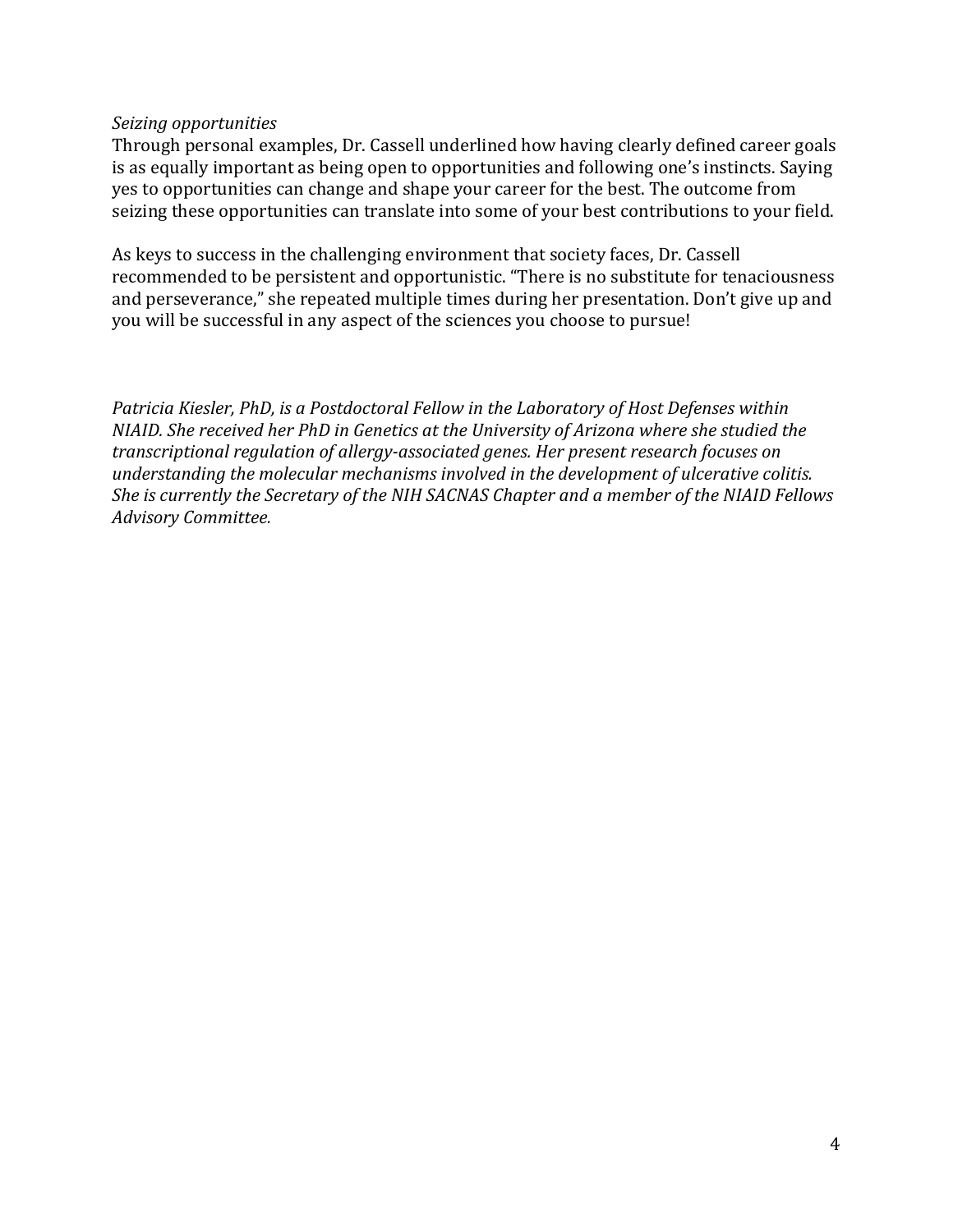### <span id="page-5-0"></span>**Academic Careers in Teaching- vs. Research-intensive Institutions**

This session explored the differences between common types of academic institutions to help an aspiring academic identify which environment will best suit them. No two schools are structured the same way. However, most professorships fit into one of four categories: teaching-only, teaching and research at a small college, teaching and research at an undergraduate college, and research at a research-intensive institution with a graduate/medical program.

While teaching-only professorships include departmental and institutional service requirements, the majority of your time is spent on lectures and lesson plans. Institutions classified as small colleges will have differing requirements as to what percentage of time is allocated to teaching, research, and service. In these places, professorships and research programs are fully funded with "hard money," or funds guaranteed to you by the institution. PIs are always encouraged to obtain external research support, but this is not a requirement for your research or your paycheck. The last two categories, teaching and research at colleges and research at research-intensive institutions, are more varied as to the percentage of time devoted to teaching, with some having no requirement at all. As professorships at the former require some larger component of teaching, part of your salary will be hard money. Research-intensive institutions with minimal teaching requirements may have a policy where after your initial startup funds run dry, funds for your salary and your lab will not be provided by the institution. This "soft money" comes from grants.

From the descriptions above, you may have an inkling of which model appeals to you. The guests on this panel provided additional information to help guide one's decision-making. Asked about funding at the various institutions, Paul Duffin, PhD, Assistant Professor from Transylvania University highlighted an excellent consideration when conducting science at a small college. Dr. Duffin's laboratory research is almost completely conducted by undergraduate students. He said his research takes longer to complete and is focused on smaller biologically important questions, but that it is extremely rewarding to work with young, bright and eager scientists at this early stage of their careers.

A question about negotiating startup packages highlighted that no matter what type of institution you end up at, the time to negotiate anything – research funds, salary, staff payroll, lab and office space, even parking spaces – is during the hiring process. Zandrea Ambrose, PhD, Assistant Professor from the University of Pittsburgh School of Medicine shared the good tip of asking the department if you can inherit any equipment from labs that are closing. Kenneth Ramos, PhD, Professor from the University of Louisville stressed the importance of negotiating how your time is allocated – what percentages you will be expected to spend teaching, researching, and conducting required service.

Another question regarded the necessity of obtaining teaching experience, and Lilia Mijares, PhD, MLT, Assistant Professor from the University of Maryland School of Medicine contributed some astute points. Though Dr. Mijares is at a medical school, she conducts no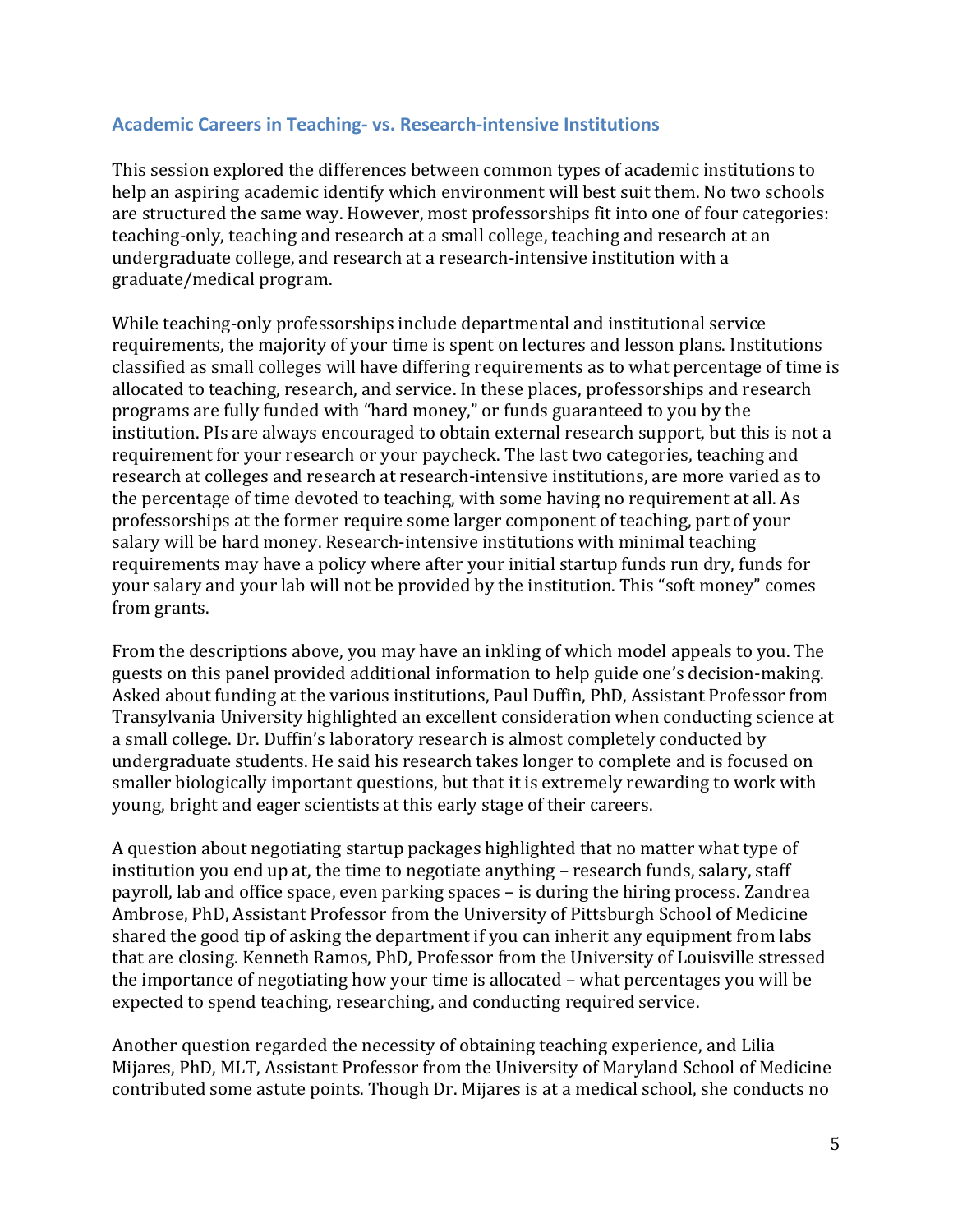research and is primarily an instructor. She said that for teaching-heavy positions, it is absolutely imperative that a prospective candidate acquire some level of teaching experience. This experience can be from TAing, teaching at a community college, or giving a few lectures of a larger course (and note the OITE has a course, Scientists Teaching Science that has been useful). Of course, obtaining teaching certifications and attending formal training sessions will be helpful. However, your application may not be considered without actual hands-on experience.

Interestingly, all the panelists shared the same underlying theme for deciding which type of institution fits you best: know your personal reward system, or what kinds of job successes make you happiest. Ultimately, only you know the environment in which you will thrive.

*Cynthia St. Hilaire, PhD, is a Research Fellow at NHLBI in the Laboratory of Cardiovascular Regenerative Medicine headed by Manfred Boehm, MD. She obtained her PhD in Biochemistry at Boston University School of Medicine under the guidance of Katya Ravid, PhD. Her research focuses on the mechanisms regulating vascular disease and remodeling pathologies and the development of in vitro and in vivo disease models.*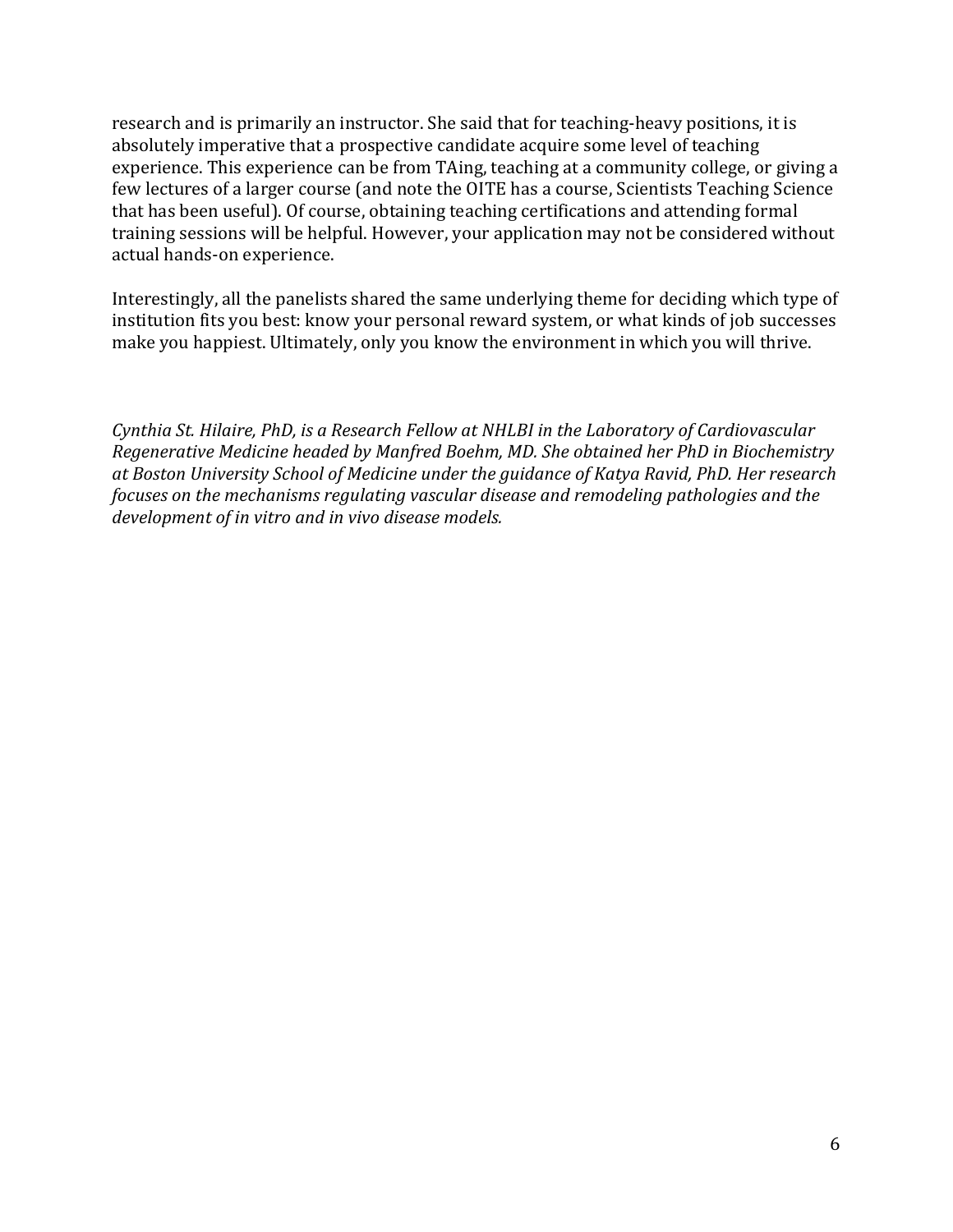### <span id="page-7-0"></span>**Career Opportunities in the Federal Government**

If you are looking for a career away from the bench in which the time you spent as a postdoctoral fellow is highly valued, try looking in the federal government. Indeed, the federal government considers your postdoctoral experience to be real work experience, not just a training period. In fact, all four of the panelists in the session on careers in the federal government did postdocs prior to finding a job away from the bench. The panelists unanimously referred to the postdoc as a "necessary evil" that a lot of federal positions actually require.

This year's diverse group of panelists included Omari Bandele, PhD, a Review Toxicologist at the FDA who analyzes the toxicity reports of new investigational therapeutics or biologics; Amir Zeituni, PhD, a Senior Scientist with NASA Research and Education Support Services who acts as a liason between scientists and administrators; Paul Nixon, PhD, a Special Agent with the FBI working in narcotics; and Anna Calcagno, PhD, RPh, a Management and Program Analyst in the Office of Finance at HHS who specializes in risk management of various funding programs. Interestingly, not a single panelist was interested in pursuing a career in bench science after their postdoc. This sentiment was also prevalent among many of the attendees.

When asked for advice for someone aspiring to be in a similar position after his or her postdoc, the one thing that all of the panelists stressed was the importance of interdisciplinary training. Take at least a few hours out of the lab to try something different, something that you really love to do. This will help you to figure out the career path that is right for you. Once you have an idea, start applying for jobs. See what is out there. The panel stressed that it is essential that you get used to rejection so that you come out strong when the right job comes along.

With regard to applications for federal positions, the panelists advised to become familiar with the USA Jobs website and the process for applying to jobs. The panelists also emphasized that just because you are most likely applying for these positions via USA Jobs (or FBIjobs.gov if looking for a position within the FBI) that does not mean you can stop networking. Each panelist was convinced that they got their foot in the door because of a personal connection. Human resources may reject your application based on various reasons even if you are a good fit for the position, according to the panel, so it is essential that you are able to get your application to the hands of the hiring manager. That is best done through internal connections. Therefore, it is important to meet as many people as possible during your training period. Here at the NIH trainees have the opportunity to network with plenty of professionals in federal non-bench science positions.

Finally, to debunk the rumors that federal benefits are not as good as they used to be or that it takes eons to move up the chain of command in the federal sector, the panelists wanted everyone to know that the benefits are still some of the best around and there is always room for faster advancement if you take advantage of opportunities such as details and lateral movements. Similar to the details that trainees are able to do as postdocs at the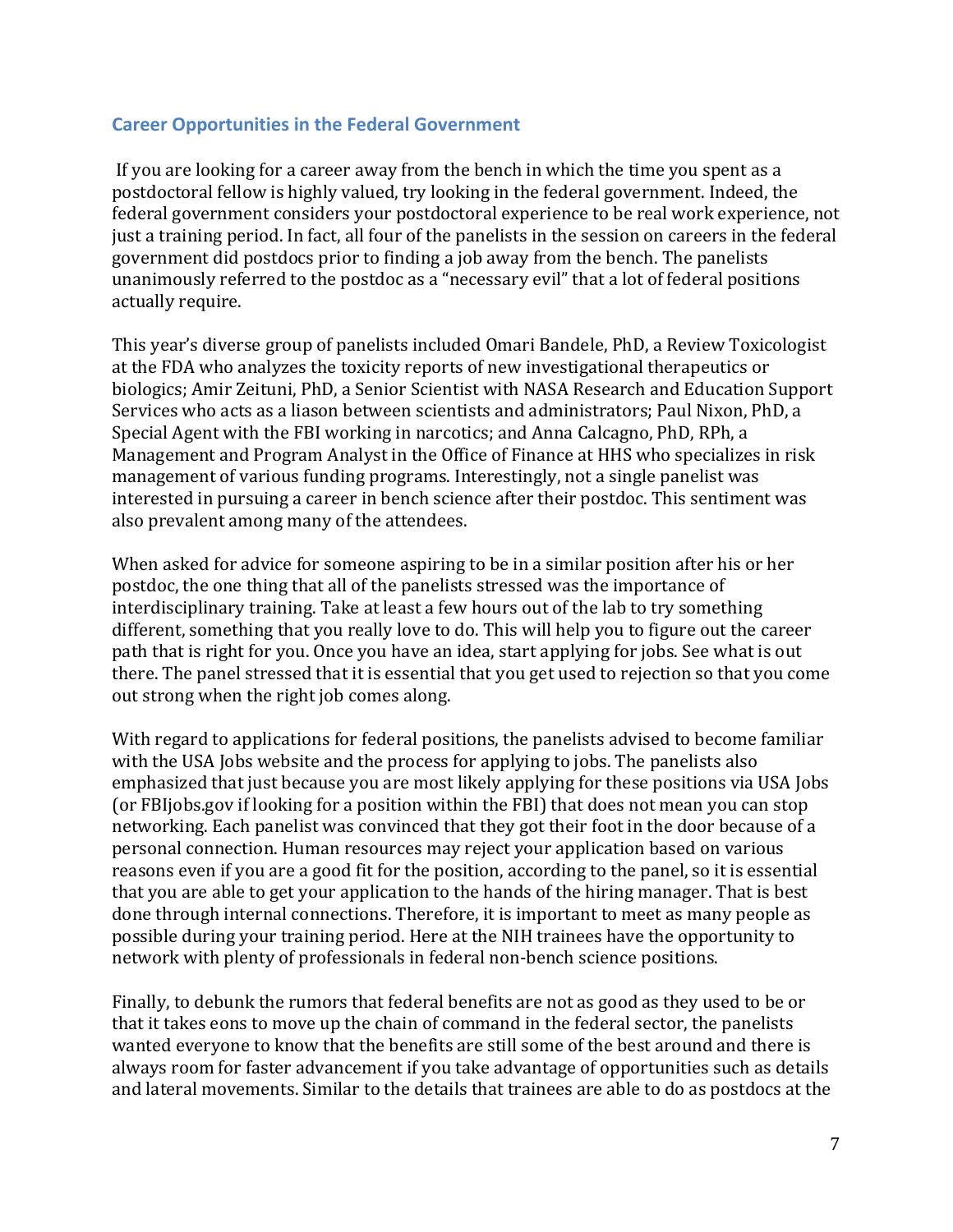NIH, federal employees have the opportunity to gain experiences and expand their skill sets in other offices while retaining their current positions. In addition, the panelists all stressed that lateral movements within the government or government contract positions are very frequent and common.

If you are considering a non-bench science career in the federal government, start by being honest with your mentors; tell them what your interests actually are for your next position. Then be sure to spend some time gaining experiences outside of the lab and when you are ready go ahead and start applying for jobs.

*Bethanie Morrison, PhD, is a Postdoctoral Fellow in the Lymphoid Malignancies Branch of NCI. She is finishing up a project on metastatic triple-negative breast cancer and plans to use her research experience to promote funding for the most promising research endeavors via a career in science policy and program management.*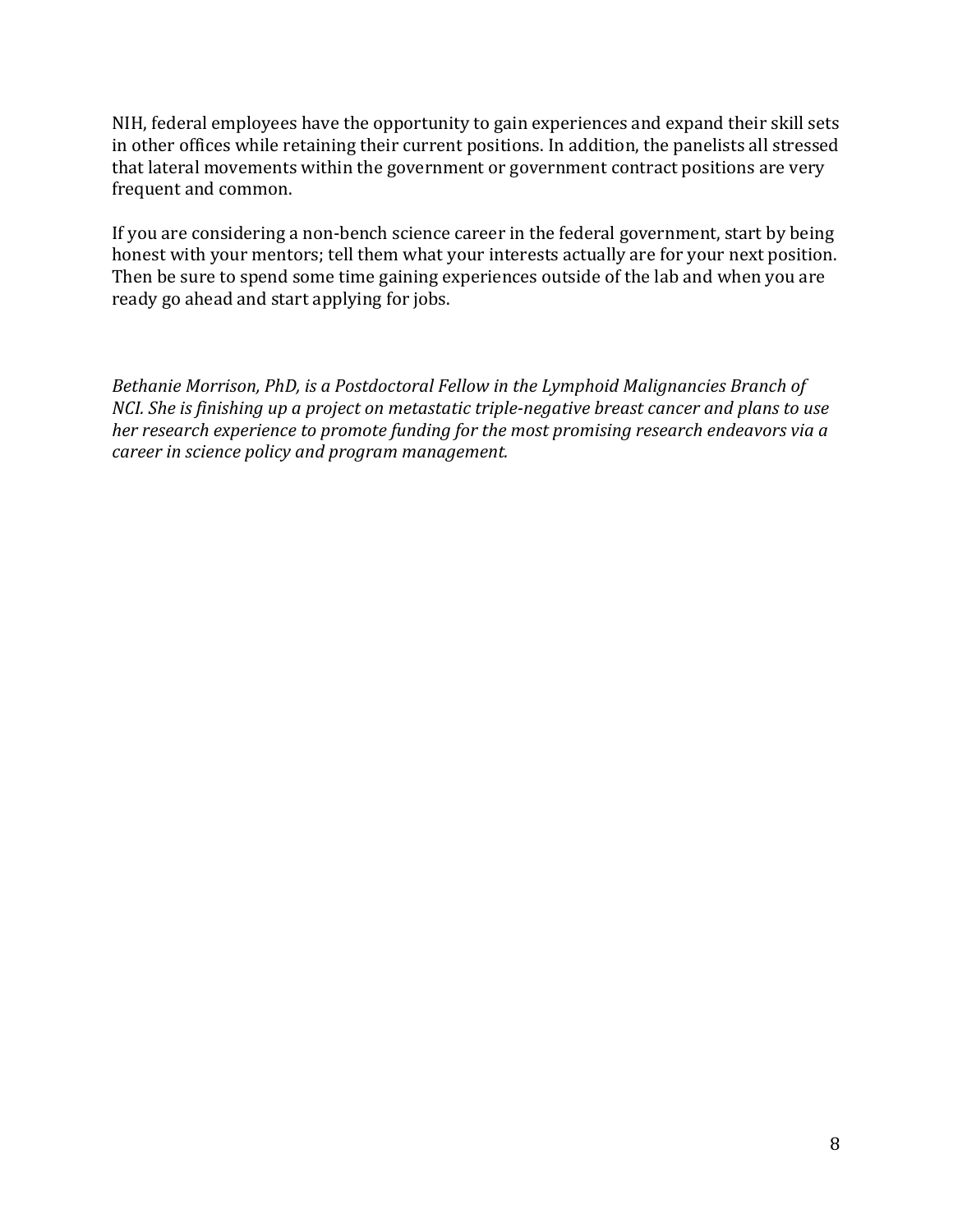# <span id="page-9-0"></span>**Scientific Support Careers in Industry**

Within five minutes of the *Careers in Industry* panel starting, one could realize what each of the four presenters had in common: every one of them is a "people person" and can talk to anyone about absolutely anything. Their jobs depend on it!

The speakers included Li-hong Zhang, PhD, a Technical Applications Scientist at Thermo Fisher Scientific, Sarah Teter, PhD, a Technical Services Scientist at Promega Corporation, Nicole Lewandowski, PhD, a Medical Science Liaison at Teva Pharmaceuticals, and Jill Hesse, PhD, a Senior Field Applications Specialist at Genologics. Each panelist answered questions honestly and wittily, was entirely open about the ups and downs of their careers, and explained the nuances of their day-to-day tasks.

#### *Pros of careers in industry*

Panelists emphasized that the opportunity to use "big ideas" and hone writing and communication skills with diverse groups of people is a plus. The ability to work from home and use of a company car were also mentioned. If you enjoy flexible schedules, you will appreciate that there is no such thing as a "normal day" in industry. Lastly, panelists agreed that job security in industry is relatively stable and there are plenty of opportunities to end up in other positions within the company once you are familiar with the products.

#### *Cons of careers in industry*

With frequent travel comes standard "travel hassles" and the lack of normalcy in schedule can be difficult for those who crave structure. On non-travel days, working from home can feel isolating without the company atmosphere. Moreover, when your home doubles as your office, it can be difficult to "unplug." One panelist indicated that she started to miss bench work and having her own projects. Administrative tasks and paperwork or regulations, particularly for those working in pharmaceuticals, can be mundane. Finally, although job security is stable, getting your foot in the door in industry can be challenging.

#### *Advice for those interested in industry-related careers*

The panelists encouraged audience members to ask for clear and honest expectations about travel time from the get-go: "50% travel" can mean Monday through Thursday traveling and the rest of the week at home, or it can mean six months in Japan and six months back in the US.

When looking for a position, don't be afraid to put yourself out there; LinkedIn is your friend. Use key words from the job requirements in your cover letter to make it through the first round of HR screening. Be open and honest with your potential employer about your qualifications and become familiar with the product and brand you might be representing. Make connections, find mentors, and "don't stare at your shoes during the interview - learn *real* communication skills" was the collective advice of the panel.

The diversity of the panelists was appreciated, as each had a very different career path and reason for ending up in industry. One panelist indicated that she wanted a PhD, but didn't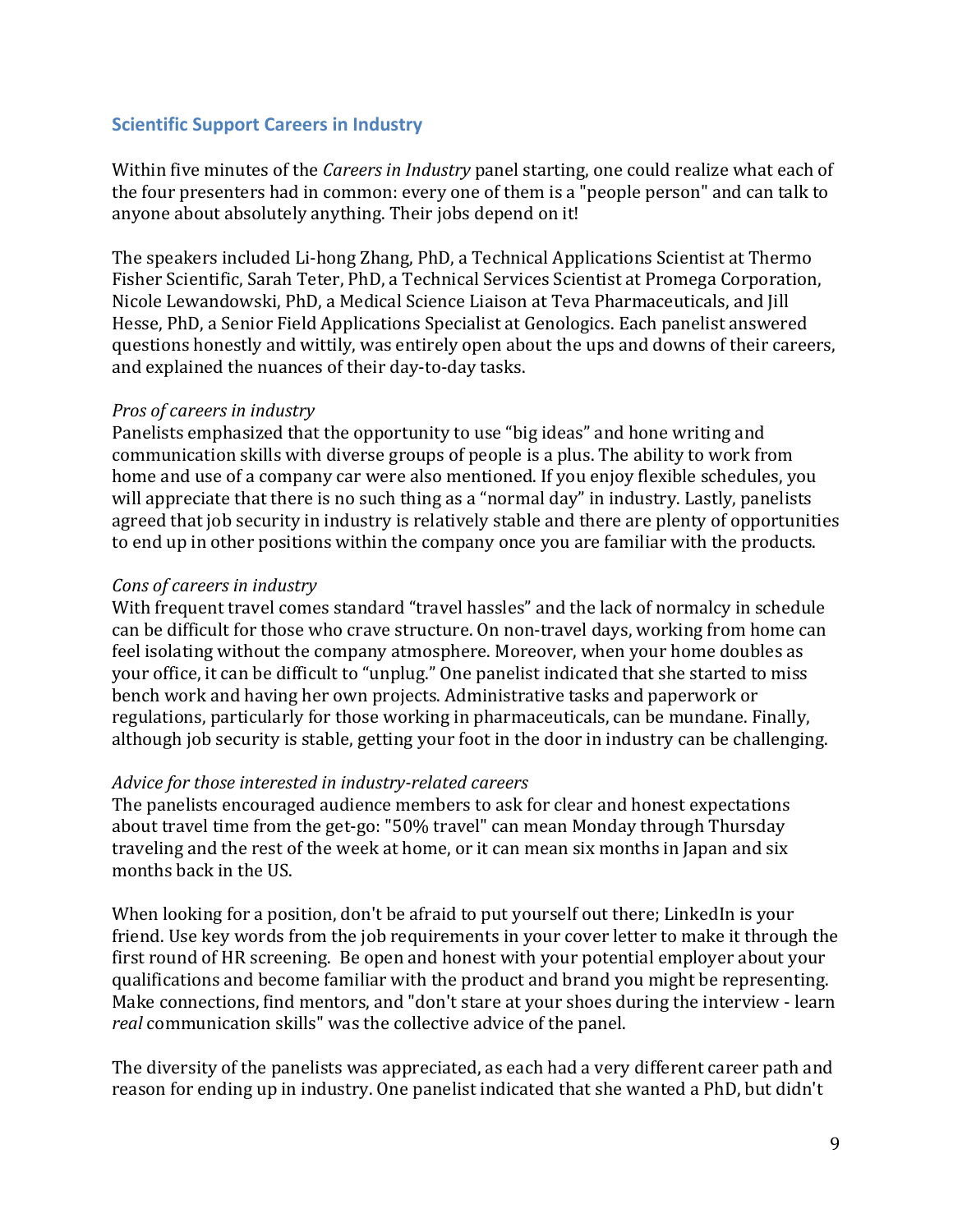want to stay in the "ivory tower" of research, instead preferring to talk about science in a way that makes it applicable from a clinical standpoint. What was the take-home message? Expect the unexpected, be flexible, and put yourself out there!

*Alyssa Todaro Brooks is a Graduate Student at the NIH Clinical Center. Her dissertation research examines the sleep patterns of recovering alcoholics. She holds a BS in Biobehavioral Health from Penn State University and is currently a PhD candidate at the University of Maryland School of Public Health.*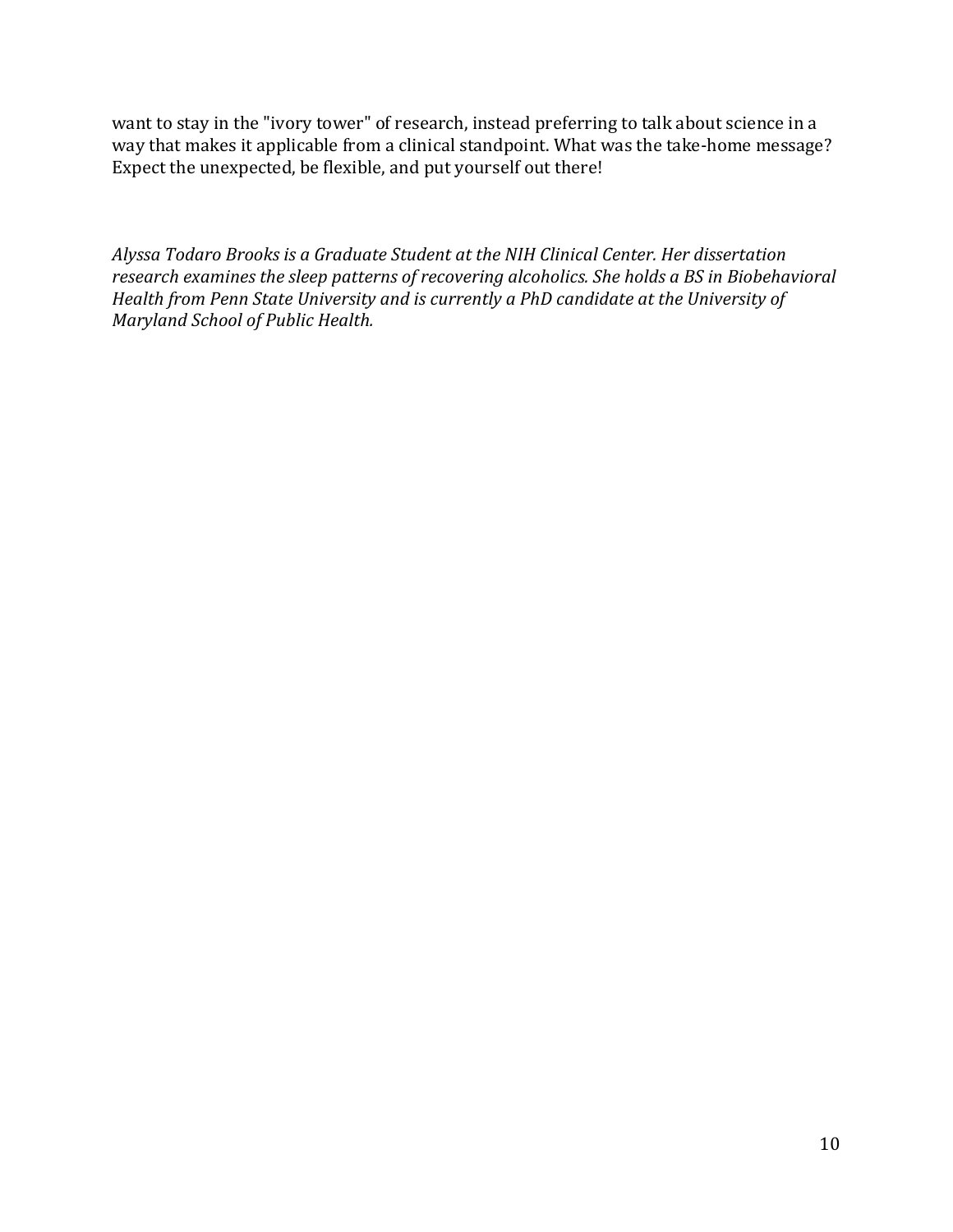# <span id="page-11-0"></span>**Career Options for Clinicians**

Everyone agrees that the costs of medical education and scientific training, lack of funding, and increased competition for resources represent obstacles to a successful research career. However, medical residents and fellows can practice strategies to enrich their career journeys. In this panel session, five expert clinician researchers shared their experiences and key points of their own journeys. They echoed a theme that was reinforced by their personal stories: most career paths are not linear. Careers are developed in a context of creativity, balance, and being a team-player.

# *Be Creative*

Creativity is a key component to career development. "Position yourself for opportunities and seize them when they come," said Jose Pablo Morales, MD, Medical Officer with the FDA, "Look for ways to be creative about your career and ask yourself what kind of a life you want live." While Daniel Chertow, MD, MPH, Staff Clinician with the NIAID, agreed that physician-scientists need to have support from their mentor, "You also need to identify a path for yourself and have the drive and the practical ability to develop a career. The cost of medical education and how it impacts a young clinician's decision on their career is very real. Look for loan repayment options."

### *Be Balanced*

"Look for opportunities to create balance and find a way to balance your family and personal life. Having people to rely on and help you meet your career goals is important. Keep your goals and keep your mentors with you," said Barbara Knollmann-Ritschel, MD, CAPT, MC, USN, Professor of Pathology and Emerging Infectious Diseases at the Walter Reid Medical Center. Being balanced is also the ability to work on your career and use your creativity to consider alternatives. Robert Munford, MD, Senior Clinician and Deputy Chief of the Laboratory of Clinical Infectious Diseases in the NIAID, said, "Give it your best. If you enjoy it you will be successful. I don't have a PhD but I set a 5-year plan. As an MD, you can fall back on your clinical skills if your first choice doesn't work out." Dr. Morales added that each clinician will need to find what works for them, "Honestly, quality of life was a dealbreaker. I chose a life to make family priorities."

#### *Be a Team Player*

'Team science' is now the direction of academic medicine and it is an important part of how solid careers are established. Susan Shurin, MD, Deputy Director of the NHLBI, emphasized the importance of being a team-player at every phase of training and career development, "MDs, PhDs., and MD/PhDs. have different challenges; how you play with others will determine your success. You need to be a team player." Team science also includes strengthening mentor/mentee relationships. Dr. Shurin looks for early career mentees that are motivated, passionate, and have a mission, "As a mentor, it is easier to pick up on that driving force and help a mentee achieve their potential when they say, 'this is what I want to do and I could use some help.' I got tremendously good advice from my residency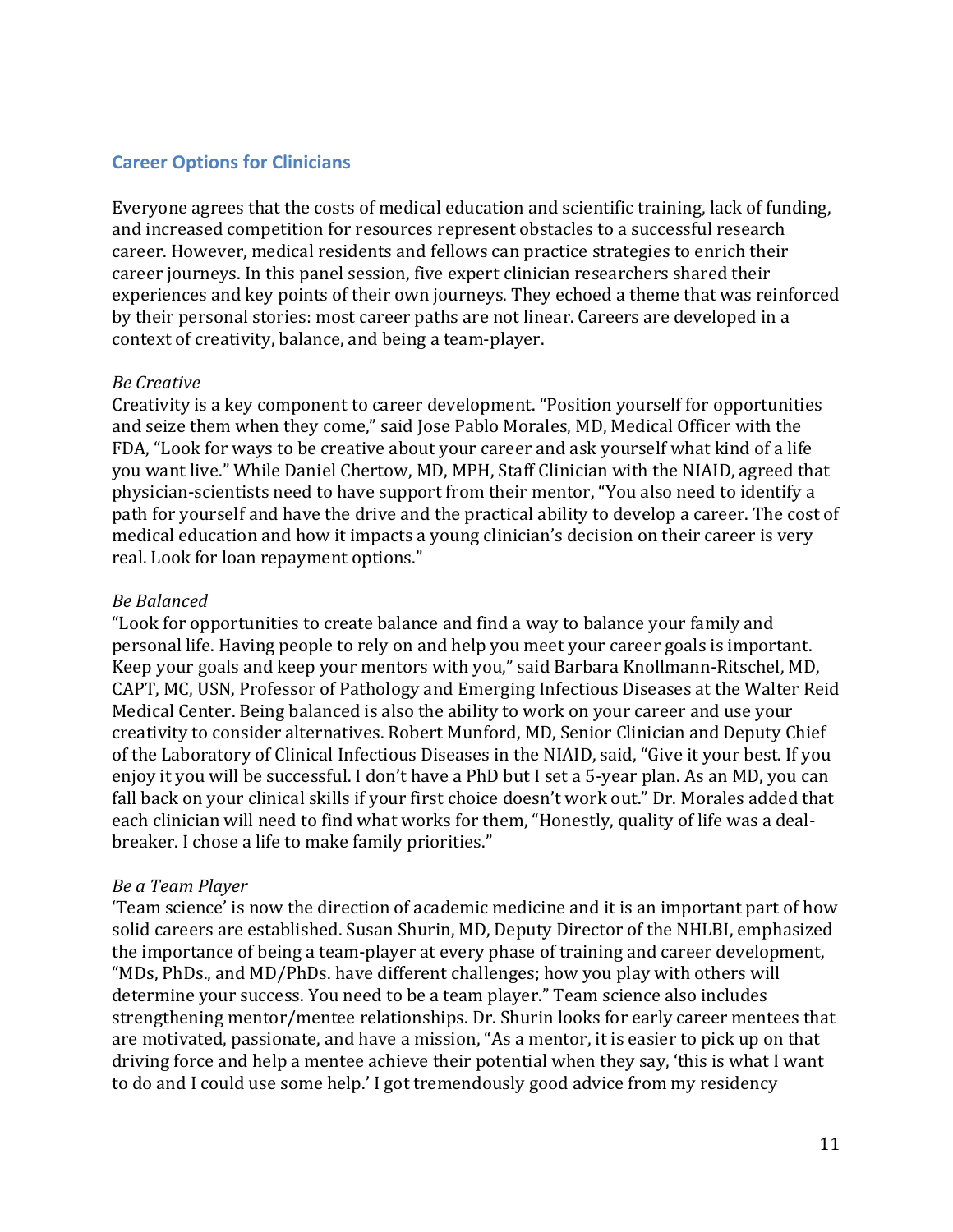director early in my career: do reality testing. Start with a list. If you don't ask for it you won't get it. Only you will know what you need."

Forging a career in academic medicine is challenging but doable. Keep your goals and mentors with you, be creative and ready to change, and be an honest evaluator of your experiences. These skills will not only enable you to succeed as an academic clinician but they will help you in every area of team science.

*Gioia Guerrieri, DO, completed three years of residency in Psychiatry at the Mayo Clinic; finishing her fourth year at the NIH. She is a third year Clinical Research Fellow at NIMH with the Intramural Research Program's Section on Behavioral Endocrinology. She is pursuing a career in women's mental health research.*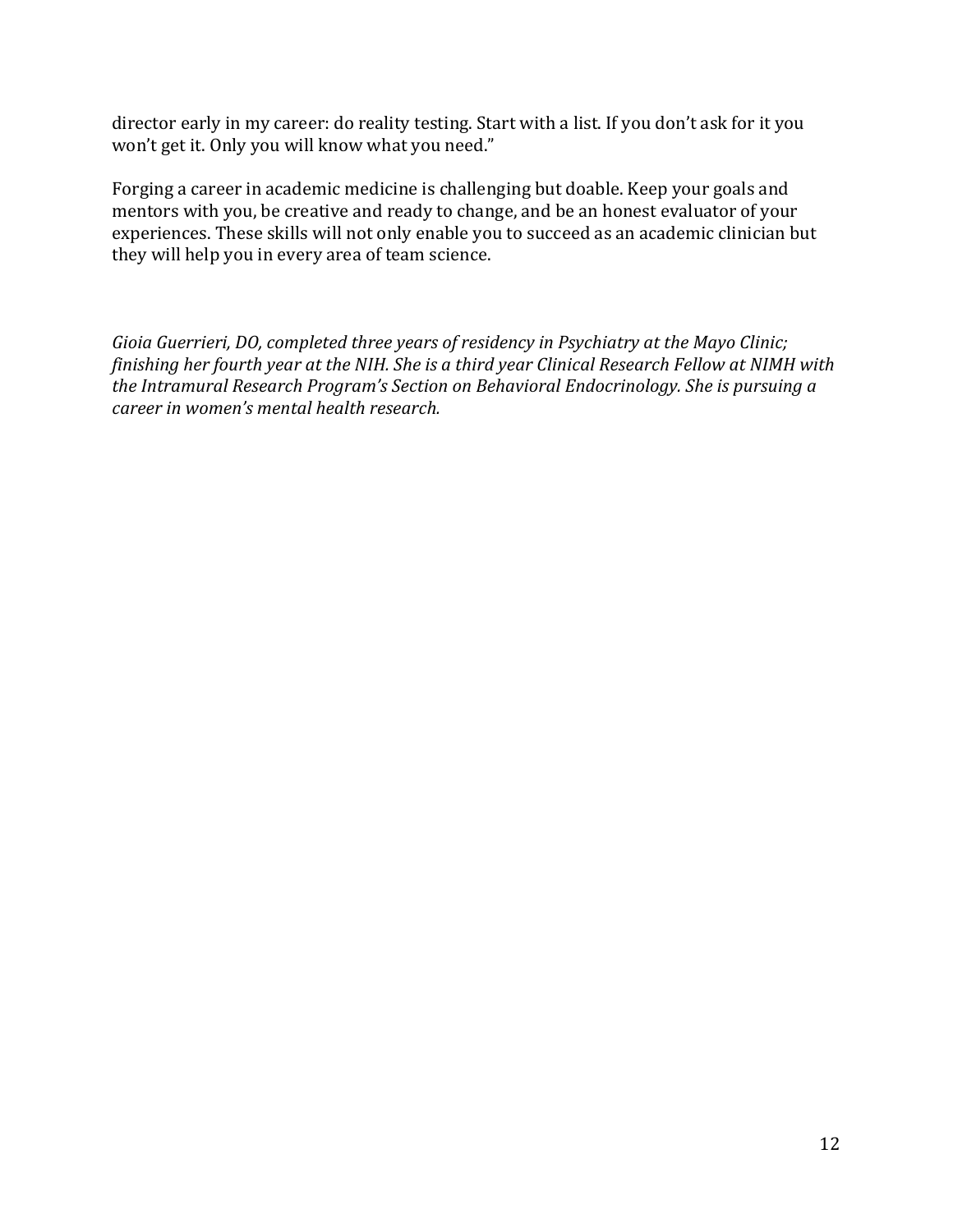### <span id="page-13-0"></span>**Becoming an Entrepreneur and Working for Startups**

Those who choose to pursue a career as an entrepreneur or a member of a startup company have one thing in common: they all believe that the risk of failing is worth the potential reward. All three of the entrepreneurial and startup session panelists exuded this passionate and fearless attitude as they discussed their careers and the tricks of the trade.

One of the most common questions asked of entrepreneurs is "how do I get started?" Based on the varied paths of the panelists, it is clear that there is no one right way to make it in this field. Grace Wong, PhD, the founder and CEO of Actokine Therapeutics, did a postdoc and worked at four different large pharmaceutical companies before she became her own boss. Her time spent at these companies allowed her to learn how a business operates and expand her network of colleagues, some who later became angel investors for her own company. In contrast, Matthew Mulvey, PhD, founded BeneVir Biopharm, Inc. based on a viral immunotherapy technology that he invented in graduate school. After graduating, he forwent a postdoc and landed a leadership position in a small, but established biotech company. At this job, he gained valuable experience in grant writing and starting clinical trials, which he later used to build his own company. Valerie Fremont, PhD, joined a startup company called Trophogen, Inc., where she is now the Director of Product Development. She acquired her job during her second postdoc when her advisor offered her a position in the biotech company that he was starting.

When asked how to acquire funding for a startup, the panelists had several suggestions. Dr. Wong suggested producing a large amount of data that will interest angel investors, which she prefers over venture capital funding. Dr. Fremont said that if you have a sound idea and network, venture capital firms might approach you. Whereas Dr. Mulvey found that venture capital firms are not interested in funding a business unless there is already clinical trial data. He suggested trying to start initially with a small amount of your own money or applying to the Small Business Innovation Research program for funds.

The panelists warned that one major factor to consider before jumping into this type of career is the lifestyle. While they all agree it is a very exciting and fulfilling job to have, it also requires long hours and a lot of hard work. Also, an entrepreneur or member of a startup must be prepared to live without a paycheck for months at a time if not longer. This may mean you need to save up ahead of time or make sure your spouse or partner can pay the bills until the company takes off.

Although no one likes to think about it, with any new business venture, there is the possibility of failure. One attendee asked how one would recover if their startup did fail. Dr. Mulvey responded immediately by saying, "you can't be afraid of failure," while also admitting it is good to prepare for the worst. His advice was to continue to network before, during, and after starting your company. He made the point that if your company didn't take off, you could always ask one of your contacts for a job.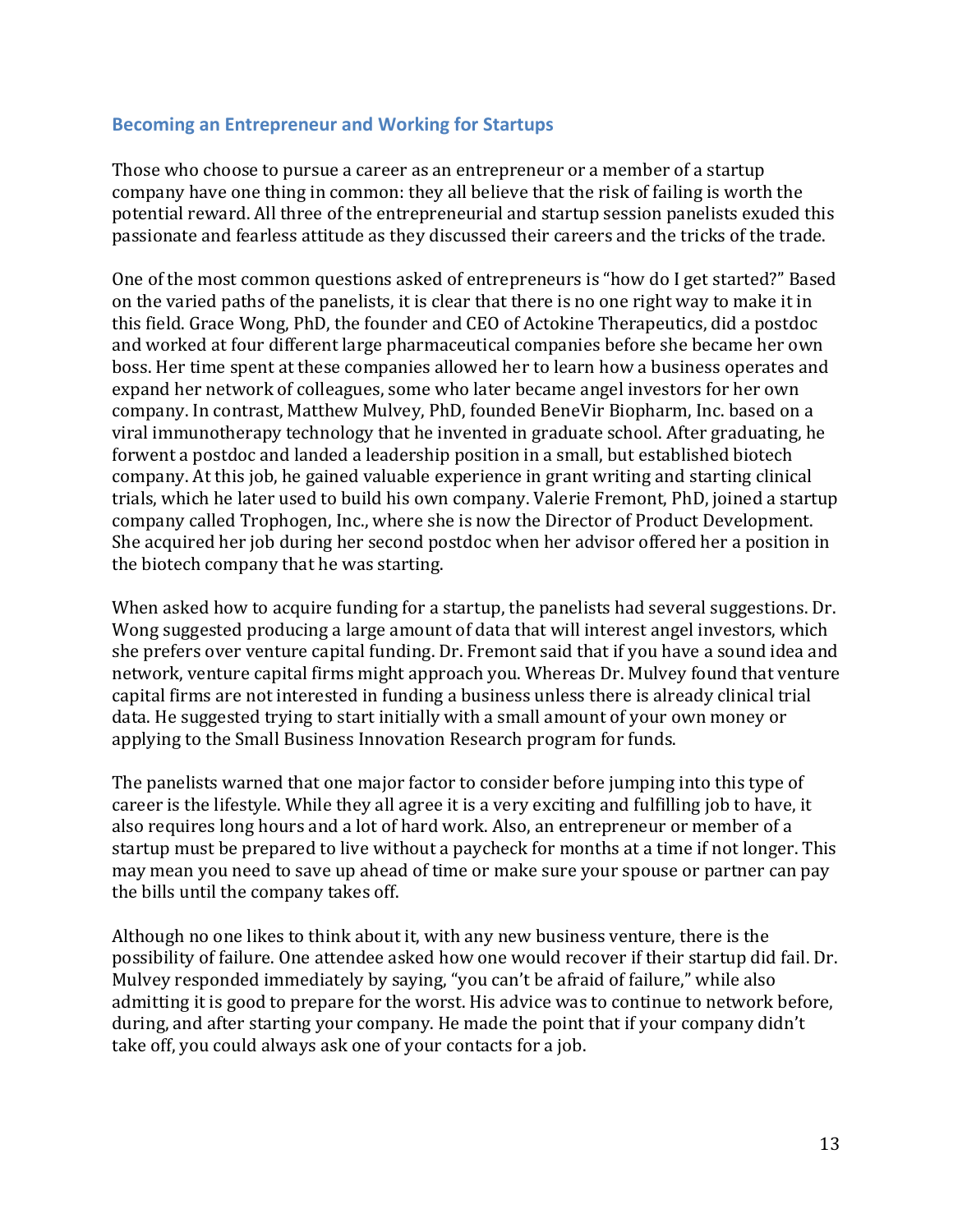While becoming an entrepreneur or joining a startup is not for everyone, it can be the most stimulating and rewarding career for those who have the passion and drive to succeed. With a great idea, a sense of adventure, and a willingness to take a risk, this could be the career path for you!

*Elizabeth Burke, PhD is a Postdoctoral Fellow in the NIH Undiagnosed Diseases Program (UDP). Her research focuses on elucidating the mechanisms by which UDP patients' genetic variants cause the clinical presentation of their unknown disorder.*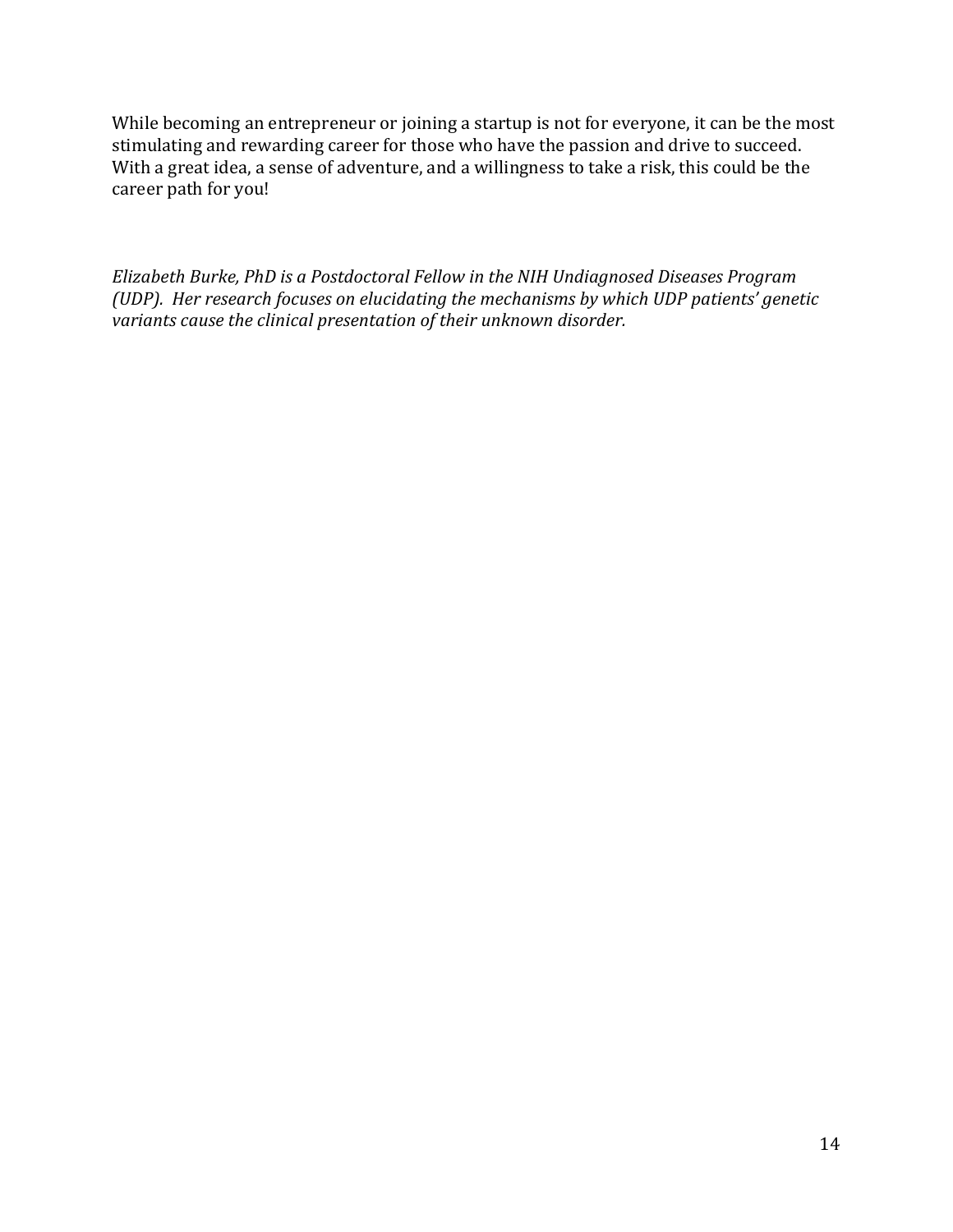### <span id="page-15-0"></span>**Research Careers in Large vs. Small Companies**

A new entrée on the symposium's familiar menu of industry panels, the session sparked a fresh, vigorous interest. Those job seekers in the audience, disheartened by perpetual no's from big companies, wondered if they would fare better with the startups. Those wary of the stress and shakiness of the latter were turning to the larger firms for stability and prestige. Those still undecided listened keenly in trying to gauge which way to steer. While no earth-shattering truths were disclosed, a few helpful overarching themes did emerge.

In a small company, you have to wear many hats; more is expected of a single employee. Yet there may also be more leeway to explore various options and ideas. A bonus of working for one of industry's leaders, on the other hand, is that resources are usually not limited. "If you have thought of a good experiment, it will get done," said Paul Santacroce, PhD, a Scientist at MedImmune.

Startup jobs are infamously insecure. However, even in an established company, these days, you can expect no more than a few years of stability. Layoffs are more common than ever. The good news is that having your foot in the door makes finding the next job easier.

Small firm or big, the job culture is vastly different from academia. In the lab, the chief motivation is getting a paper published. In industry, it is all about business and common goals of the group. Moreover, it is strictly a 40-hour week. "Our company has a very good work-life balance," said Sarah Rothman, PhD, a Senior Scientist at Merck. "We can telecommute and hours are flexible. I never, never have to come in on weekends."

The day-to-day skills needed to succeed in an industry job - critical thinking, problem solving - are largely the same as in any university lab, and are in fact those which scientists pride themselves on the most. That comes with the caveat that academic researchers are used to mostly doing things on their own, while industry compels employees to collaborate. A postdoc could be isolating; in a company, on the other hand, you have the opportunity to attend meetings, present data, and interact with other teams.

As the lines at the microphones refused to subside while the session went overtime, one recurring theme began to emerge in attendees' questions: startup or a blue-chip, how do you get in?

"Cold applying online does not really work," said Onyl Irrechukwu, PhD, a Scientist at Hepregen Corporation. "I sent out a lot of resumes. But it all came down to whom I knew – somebody who knows somebody who knows somebody, and so on." "When I saw the Merck job," recalled in turn Dr. Rothman, "I went on LinkedIn and was surprised to find that my former classmate works there. We connected and she gave my resume to HR."

Tailoring your resume to fit the job description is also important. Employers are looking for a particular set of skills rather than somebody who is accomplished or uncommonly smart. "I saw an ad that looked like a perfect match," said Aleksandar Stojmirovic, PhD, a Scientist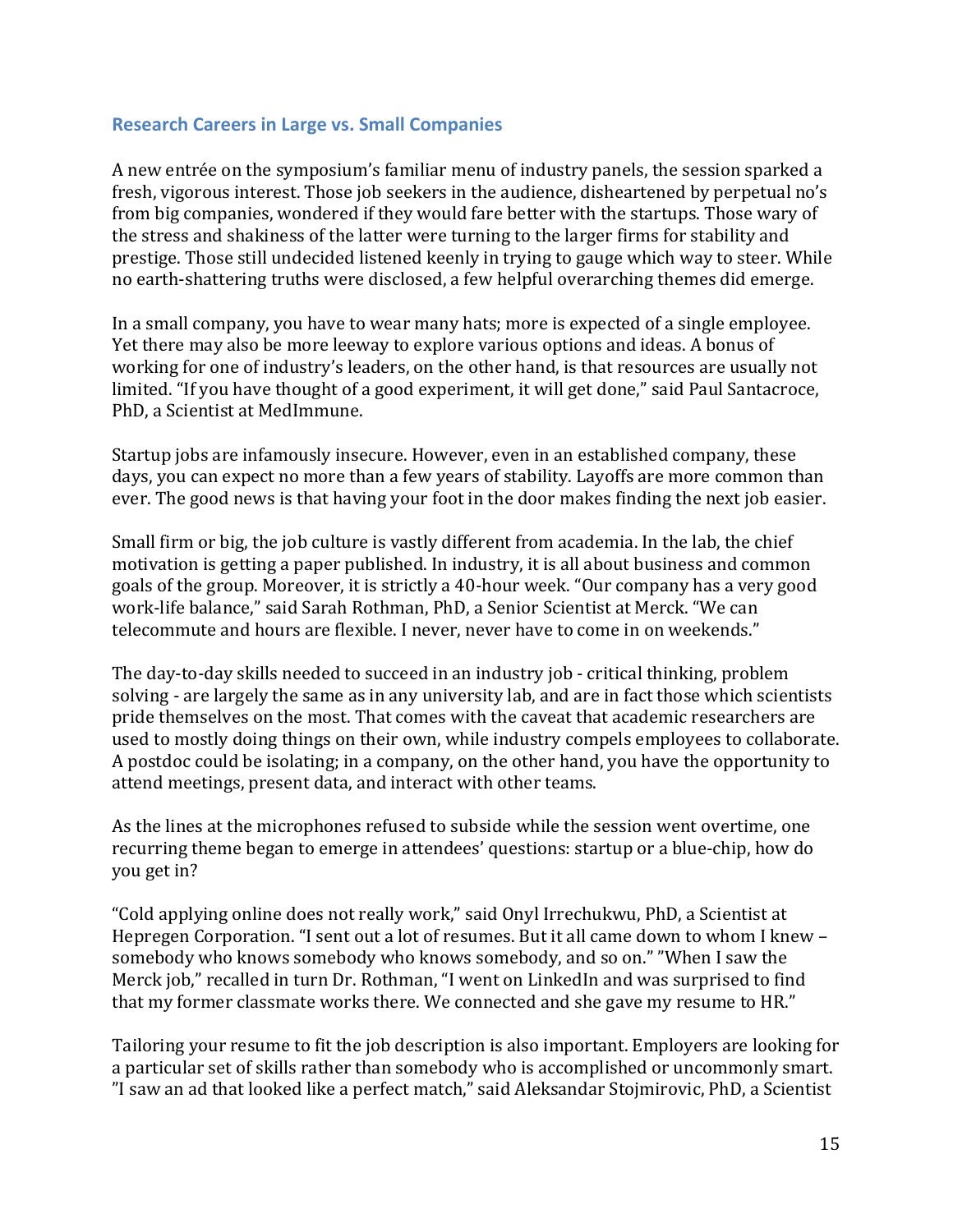at Janssen R&D, a subsidiary of Johnson & Johnson. "When I got the job, they told me I was the only candidate who had what they wanted."

All panelists agreed: when looking for a job, make sure you have the experience employers seek, find ways to distinguish yourself, exhaust all possibilities at hand, and, above all, grow a thick, thick skin.

*Andrey Kuzmichev, PhD, is a Program Analyst at NINDS developing communication strategies for the Parkinson's disease research program. As a former intramural postdoc at the Porter Neuroscience Center and then an investigator at the Lieber Institute for Brain Development at Johns Hopkins, he studied stem cells, reprogramming, and organ regeneration.*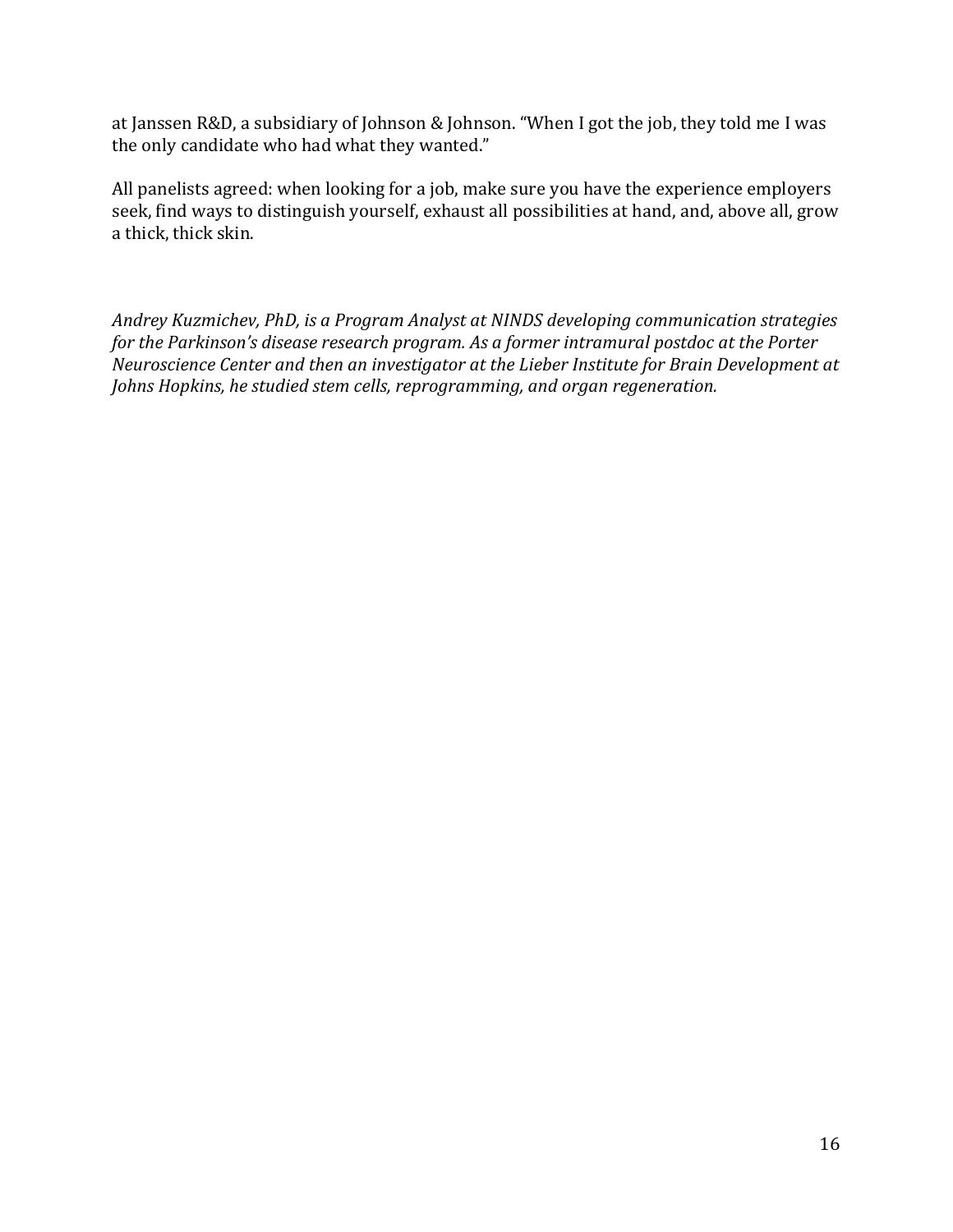### <span id="page-17-0"></span>**Science Administration Careers**

A career in science administration is still a *science* career; it is just not a *bench* science career. Panelist Nina Gray, PhD, was quite adamant about this distinction, a sentiment echoed by other panelists. The Senior Manager of the New York University (NYU) Neuroscience Institute was one of four panelists discussing science administration careers. The panelists opened the session describing the diversity of their daily activities. These tasks include, but are not limited to, overseeing human resource departments, organizing faculty and student recruitment efforts, creating and managing funding opportunities, communicating science to broad audiences and analyzing data for different types of programs. For the remainder of the session, the panelists described the paths that led to their current jobs and advice for fellows who aspire to science administration careers.

There is no single path to becoming a science administrator. The most experienced panelist, John Alvaro, PhD, Director of Postdoctoral Affairs and Administrative Director of the Biological and Biomedical Science Program at Yale University left the bench at a time when most PhD level scientists pursued tenure-track positions. Thus, he was hired by Yale to run a graduate department without having administrative training or experience. Dr. Gray was a postdoctoral fellow in Boston when personal circumstances required that she move to New York. Her job search involved sending cover letters and applications for advertised jobs at places where she had no personal contacts. Dr. Gray eventually "got lucky" and was hired at the New York Academy of Sciences (NYAS) as a Program Manager. After three years, her boss at NYAS left to help develop the new NYU Neuroscience Institute, and Dr. Gray joined her. Gaia Vasiliver-Shamis, PhD, Scientific Program Manager at the NIAMS was particularly active during graduate school and her postdoctoral fellowship writing for her school newspaper and volunteering for organizations like the NIH Fellows Committee and the NIH Career Symposium committee. The experience gained through these activities allowed Dr. Vasiliver-Shamis to capitalize on a job opportunity suggested to her by her advisor.

One hurdle for fellows is gaining the necessary experience to obtain that first job. NIH fellows can participate in details to gain perspective and build a valuable portfolio of new skills that he/she would not likely gain from laboratory experience alone. (Go to <http://irp.nih.gov/catalyst/v21i2/details-details-details> for more information about details). Although details can provide in-depth knowledge about science administration, they are impractical for many fellows because of the significant sacrifice of laboratory time. Alternatively, Albert Avila, PhD, Acting Director of the Office of Diversity and Health Disparities at the NIAMS suggested that fellows express their interest in science administration to their branch chief, and request to shadow them. This provides insight into the administrative position, and establishes a network contact. To increase visibility and familiarity within the department, a fellow should also volunteer to give departmental seminars. As faculty and administrators become familiar with a fellow's name and work, opportunities to gain experience outside of the laboratory may present themselves.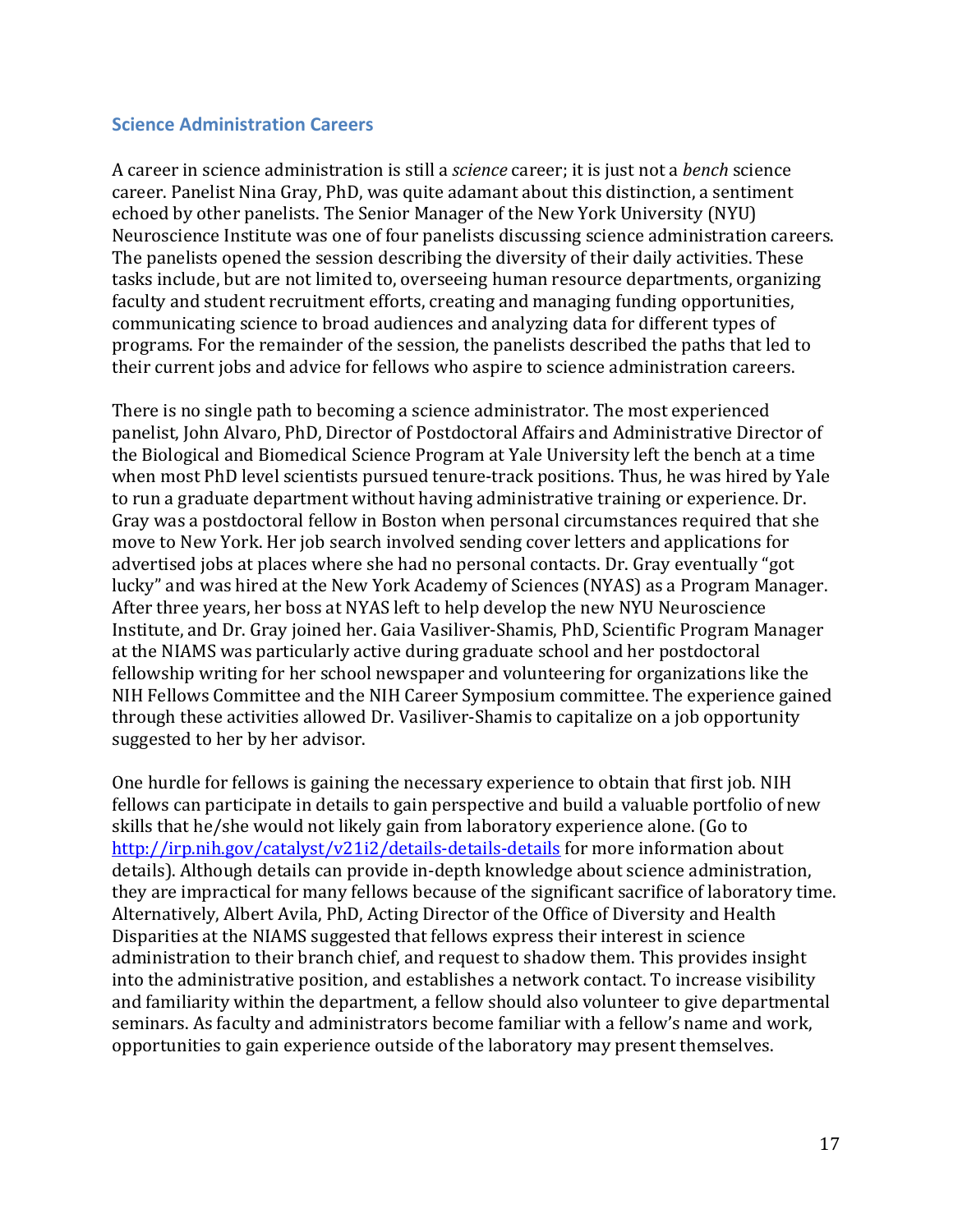Although research should still be a postdoctoral fellow's priority, the panelists stressed it is equally important to build other skills. Having an established publishing record demonstrates to future employers that you are productive. Writing for blogs or newsletters refines a fellow's communication skills. Participating in committees develops organizational and management skills. Ultimately, the ability to multitask and persistence in pursuing objectives are key attributes that will help a fellow break into a science administration career.

*Amie D. Moody, PhD, is a second year Postdoctoral Fellow in the Laboratory of Pathology within NCI. Her current research focuses on studying how the dynamics of transcription factor activity influence gene regulation.*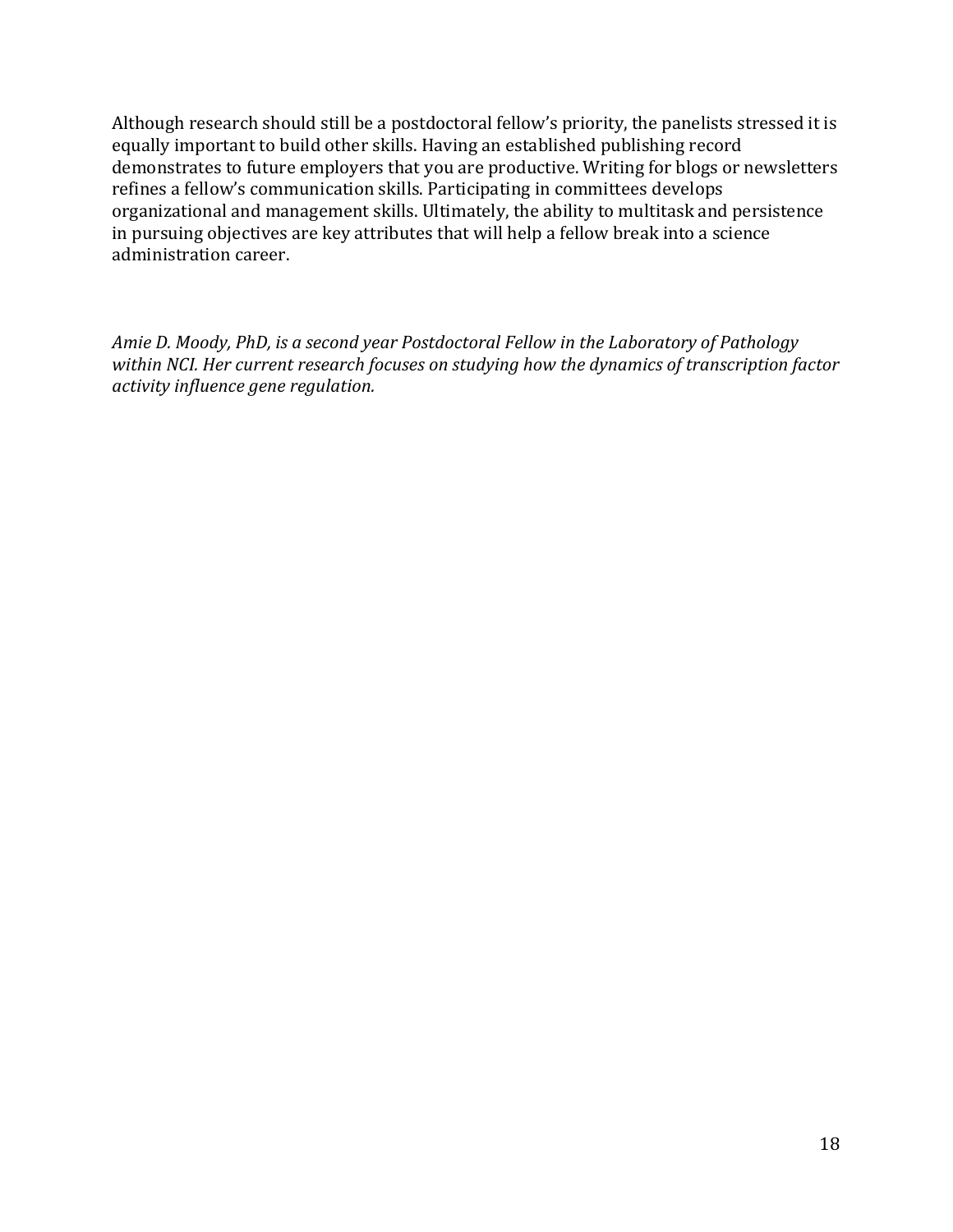#### <span id="page-19-0"></span>**Pre-Tenure Years - Teaching Intensive**

Why pursue a teaching-intensive academic career? The thrill of observing the 'light-bulb' moments when students grasp new concepts all four panelists agreed. The panel composed by Paul Duffin, PhD, an Assistant Professor of Biology at Transylvania University, Carina Howell, PhD, an Associate Professor of Biological Sciences at Lock Haven University of Pennsylvania, Pumtiwitt McCarthy, PhD, an Assistant Professor of Chemistry at Morgan State University, and Brendan Rich, PhD, an Assistant Professor of Psychology at Catholic University of America was also enticed into their teaching careers by the promise of diverse workdays and interactions with excited and energetic students. Applying for teaching positions, typical duties, and tenure evaluation were topics discussed by the panelists.

When considering teaching positions, there are many possibilities, as responsibilities and teaching environments can vary highly. Therefore, the panel emphasized the importance of finding a position that fits your interests. While small liberal arts/private colleges with large endowments may have fewer budget constraints, they may also have fewer research facilities and faculty members, which may result in less support for teachers. On the other hand, larger/public universities currently have more budget constraints, however, they typically have teachers' unions and a greater number of facilities and faculty members that can help support new hires. The facilities a particular school has will also determine the types of research possible. In addition to school type and facilities, workload is another important factor to consider when searching for a teaching position. In particular, the number of contact hours with students every week, as the number of classes can vary widely by school.

After finding a school that is a good fit for you, it is important to sell yourself well with a thorough application. A good application does not only emphasize your academic achievements but also your potential contributions to the students, department, school, and community, underlined the panelists, as all these aspects impact the hiring process. Teaching experience, and if possible designing and teaching a class, look good on a resume. The panelists also recommended tailoring applications to specific positions, as each position is unique. Dr. McCarthy mentioned that taking classes on teaching at the NIH and volunteering or joining committees shows enthusiasm for teaching and helping the community.

Once you get your desired job, there are numerous tasks to juggle. In the case of the panelists, they all conduct research with undergraduates in addition to teaching. Most of them teach 3-4 days a week and have one day a week reserved for research. Maintaining the right balance between teaching and research as well as the right work-life balance can be challenging, admitted the panel, especially early in one's career. Drs. Rich and Duffin pointed out that tasks take as much time as you give them, making it necessary to set a defined schedule. Combining multiple activities into one can also save time. Dr. Howell added that bringing students to a conference, applying for a travel grant, judging posters and seeing new research (teaching, saving money for the department, community service, and research) could all be accomplished at once.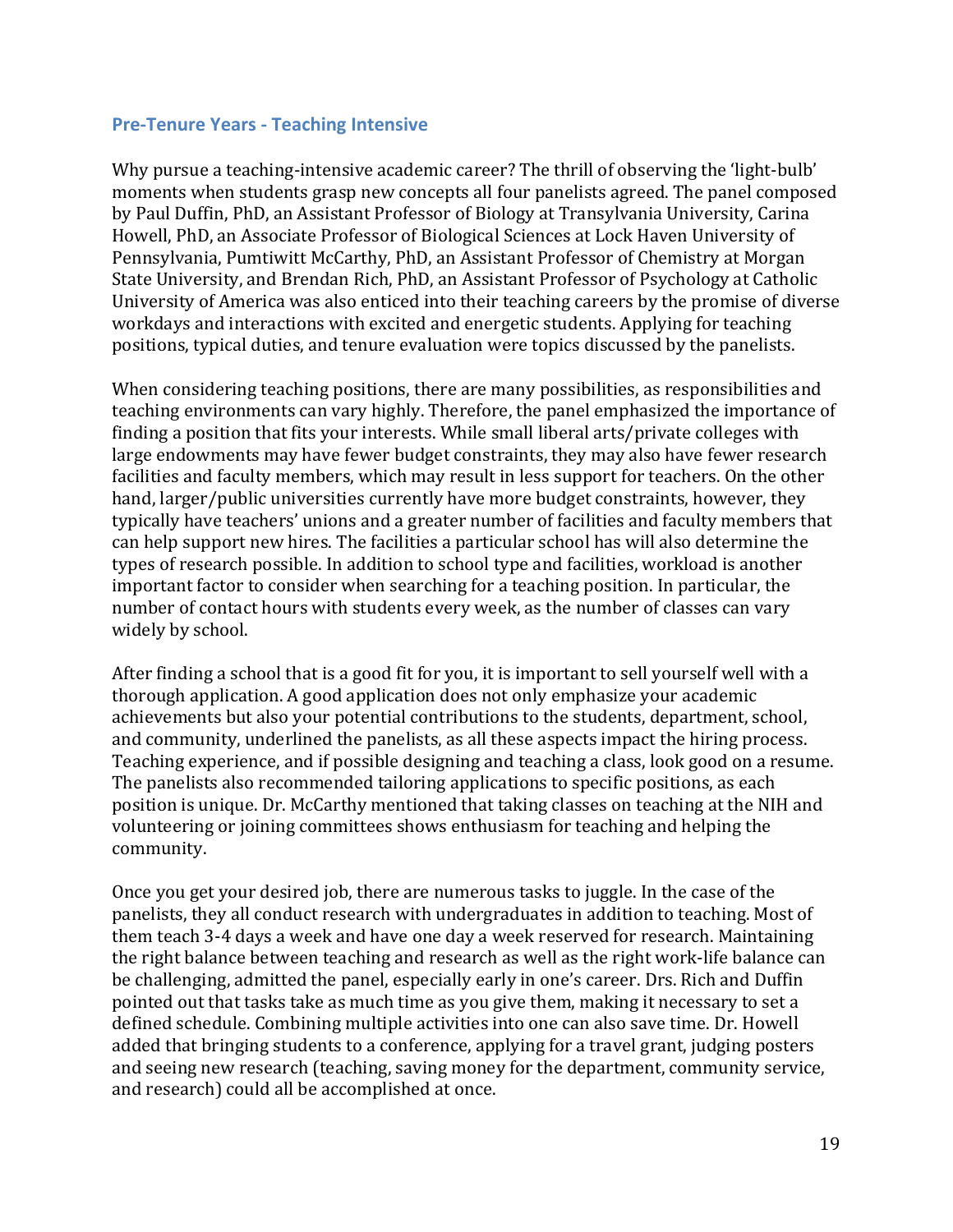Teaching evaluations from students formed the bulk or all of the panelists' tenure evaluations. Several also had evaluations from colleagues within and outside their departments. Good research and support from colleagues can help with tenure, however, students are the customers at teaching-intensive institutions and thus it is important to keep them happy. This does not mean giving them all A's, panelists joked. Enthusiasm, interacting with students, and engaging them in the subject are all necessary skills as a teacher. Once these skills are mastered, light bulbs of understanding will flash for students every day.

*Ben Blehm, PhD, is a first year Postdoctoral Fellow in the Tissue Morphodynamics unit of the Laboratory for Cell Biology, NCI, working under Kandice Tanner, PhD. His research focuses on developing new optical techniques to probe biological interactions. He received his BA in Physics from Grinnell College and his Physics PhD in the Laboratory of Paul Selvin, PhD, at the University of Illinois.*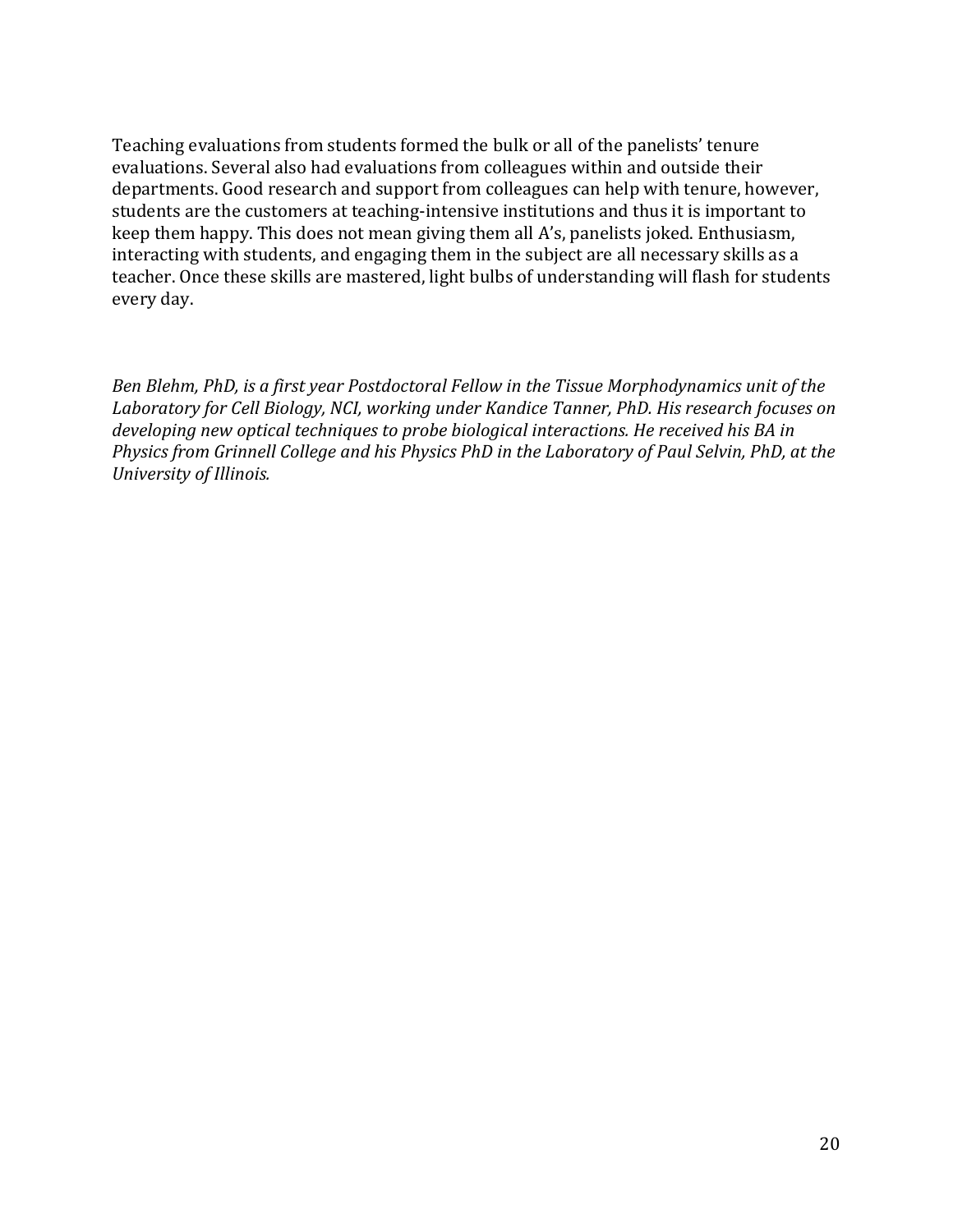### <span id="page-21-0"></span>**Big Data Careers**

The notion that "more is better" is no longer limited to food, money, or AT&T's 4G network; science has jumped on the bandwagon. As research is leaning towards more highthroughput data generation with microarrays, genome-wide association studies, and RNA sequencing; terabytes of information are accumulating yet their extrapolation into meaningful results is lagging. The need for experts that can analyze and make sense of these accumulated data is more important now than ever before. If you have a passion for data analysis, super-computers, and matrices of numbers, a "big data career" may be your niche.

Dr. Bourne, the Associate Director for Data Science at the NIH, is famous for his advocacy of open-access science to foster a more collaborative spirit in scientific progress. As expected, the session was heavily populated by graduate students and postdocs specializing in bioinformatics, but was useful for anyone considering a "big data career", especially when Dr. Bourne made it sound so appealing.

As science is evolving, the job market is following suit, which means that whilst the field is experiencing a decrease in positions to generate data, there is an increase in positions to analyze data. Whether for better or worse, Dr. Bourne accurately pointed out, "The time spent sitting in front of a computer is steadily increasing in a research setting." Academia, government agencies, and private sectors alike require the expertise of trained individuals to decipher data. Considering that a manuscript may only use a small portion of a large data set, the remainder of information becomes unavailable and possibly lost after a given amount of time. Thus, in order to avoid data burial and experimental redundancy in the scientific community, people trained to analyze, organize, and responsibly utilize data are high in demand.

The most advantageous part about a "big data career" is the versatility; whether in academia, industry, or the government, there are positions waiting to be filled with bioinformaticians and data analysts. For those who are not certain if this is an appropriate career choice, Dr. Bourne recommended to use open source software to become comfortable with different computer languages and testing the waters. The training required to master data analysis can vary depending on the data itself, inherent biological complexities, and the question at hand. However, most of the computer programs and algorithms involved in decoding data are interchangeable. This interchangeability allows bioinformaticians to dabble in numerous scientific disciplines and possibly bridge the gaps that exist between them. As a final thought, Dr. Bourne said, "Growth of data is a major driver in biomedical research," but of greater importance are the people who pave the road.

*Jaimy Joy is a Graduate Student in Immunology at Johns Hopkins University. She works at NIA in Baltimore. While a "big data career" is not her forte, she hopes to pursue a career in science education or science policy.*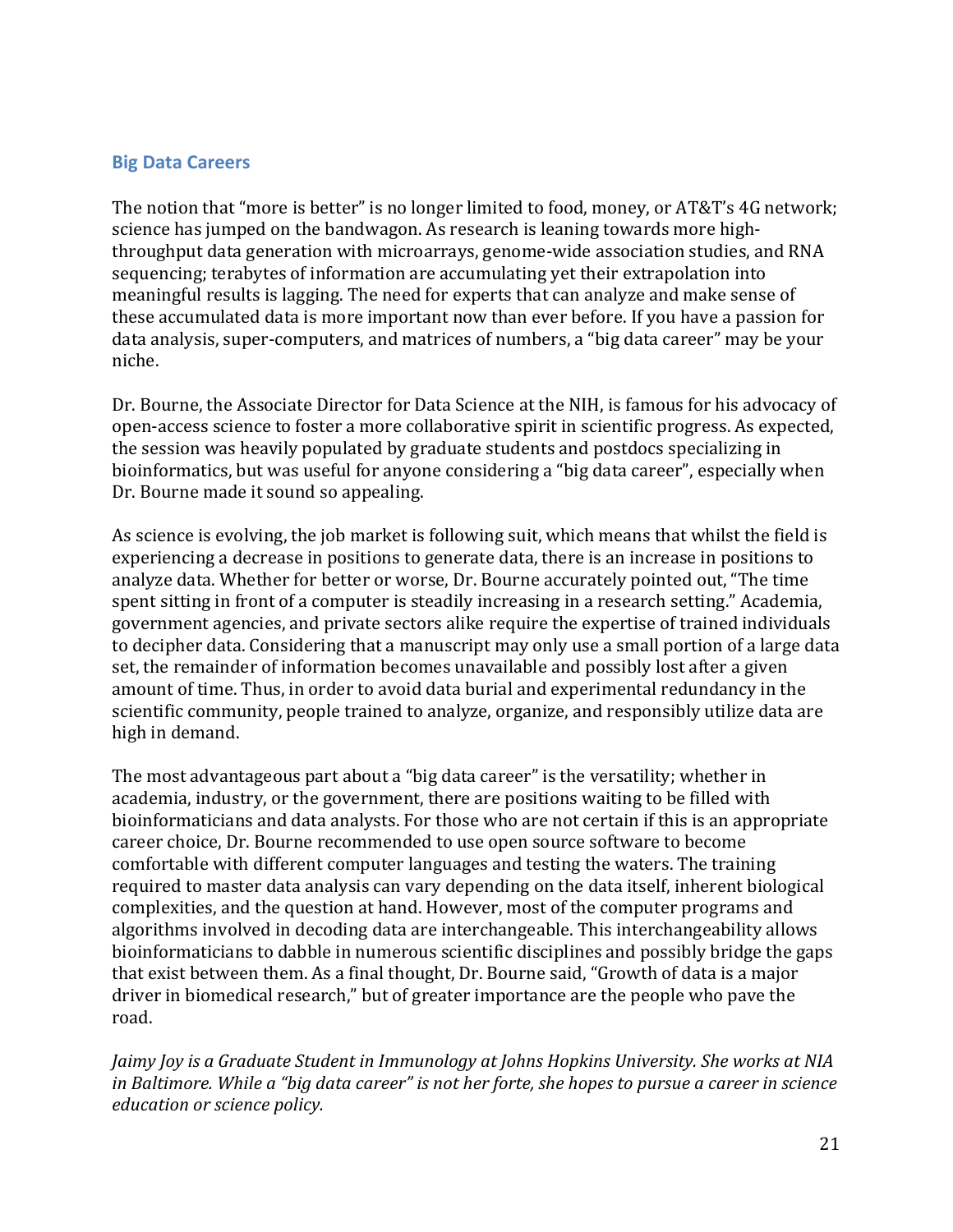### <span id="page-22-0"></span>**The Business of Science Careers**

Postdocs often assume that they are not qualified to transition into a business career, however, there are several opportunities in the field that utilize and require a PhD. The panelists represented four career options within the business of science, each tailored to a different set of interests and strengths.

Jennifer Fortune, PhD, works as a Project Leader at the Boston Consulting Group (BCG). As a graduate student, she chose consulting because she liked academic science and problem solving, but had little interest in continuing as a bench scientist. Averaging 50-60 hours and three days of travel per week, Dr. Fortune's position at BCG requires her to act as the dayto-day manager of projects. She works collaboratively with the consulting team and clients to solve problems and achieve project goals. Having been involved in the hiring process, she explained that BCG and similar firms look for creative and analytical problem solvers that demonstrate passion and success outside of science. Dr. Fortune suggested focusing on skills that are relevant to consulting in your resume and using the cover letter as an opportunity to convince the firm of what you have to offer.

Another career option in the business of science is patent law. Sylvia Hsu-Chen Yip, PhD, works as a Technical Advisor at the patent law firm Oblon, Spivak, McClelland, Maier and Heustadt, LLP. Her position's responsibilities include writing patent applications and formulating legal arguments in response to the U.S. Patent Office. It also involves slightly more demanding and unpredictable hours. To obtain her position, Dr. Hsu-Chen Yip did a technology transfer internship during her postdoc and applied to the job through a recruiter. Her advice for getting into patent law was to do a postdoctoral fellowship, research the field before interviewing, and be tenacious.

As a Senior Scientific Manager at Thomson Reuters, Unni Jensen, PhD, performs research evaluation. Essentially, she helps institutions determine whether their programs are making an impact on disease research or how their own faculty members measure up to those at other universities. This involves data mining, project management, programming, analysis and technical writing for about 40-50 hours a week. Dr. Jensen took a slightly unusual path to get to this position. After working in finance originally, she shifted gears by earning a PhD in neuroscience, doing a postdoc, and then working in extramural grant management before getting her current position. Dr. Jensen suggested joining groups and organizations when looking for a job as she landed her interview through networking with the Women in Science group.

Working in a venture capital firm truly combines business with cutting edge science. Ian Chia, PhD, became an Associate at Harris and Harris Group, a venture capital firm, after finishing his postdoc. The firm's objective is to invest in promising new technologies in order to form a start-up company and then help it grow and become independent. Dr. Chia's role is to act as a project manager for start-ups, follow the progress of the firm's investments, and attend conferences to identify new opportunities. This job averages approximately 55 hours per week and seems to be a bit more family-friendly. To get into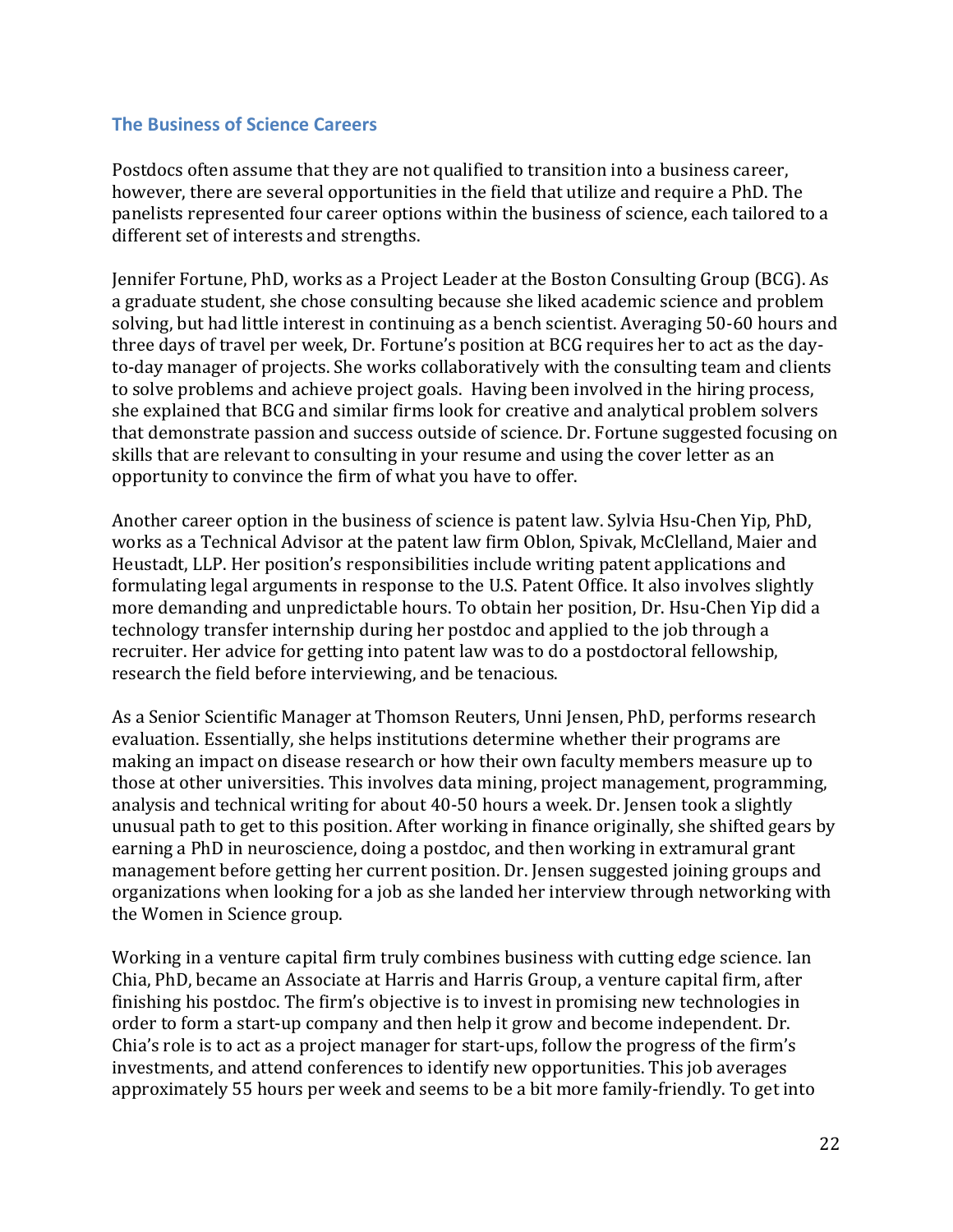this field, Dr. Chia emphasized the importance of networking and said to "be shameless" when doing so.

While most jobs in the business of science require slightly longer hours and a lot of hard work, those who succeed in it generally love what they do and enjoy the financial benefits as well. Thus, if leaving the bench while staying at the forefront of scientific discovery sounds appealing, getting into the business of science may be the perfect choice for you.

*Elizabeth Burke, PhD, is a Postdoctoral Fellow in the NIH Undiagnosed Diseases Program (UDP). Her research focuses on elucidating the mechanisms by which UDP patients' genetic variants cause the clinical presentation of their unknown disorder.*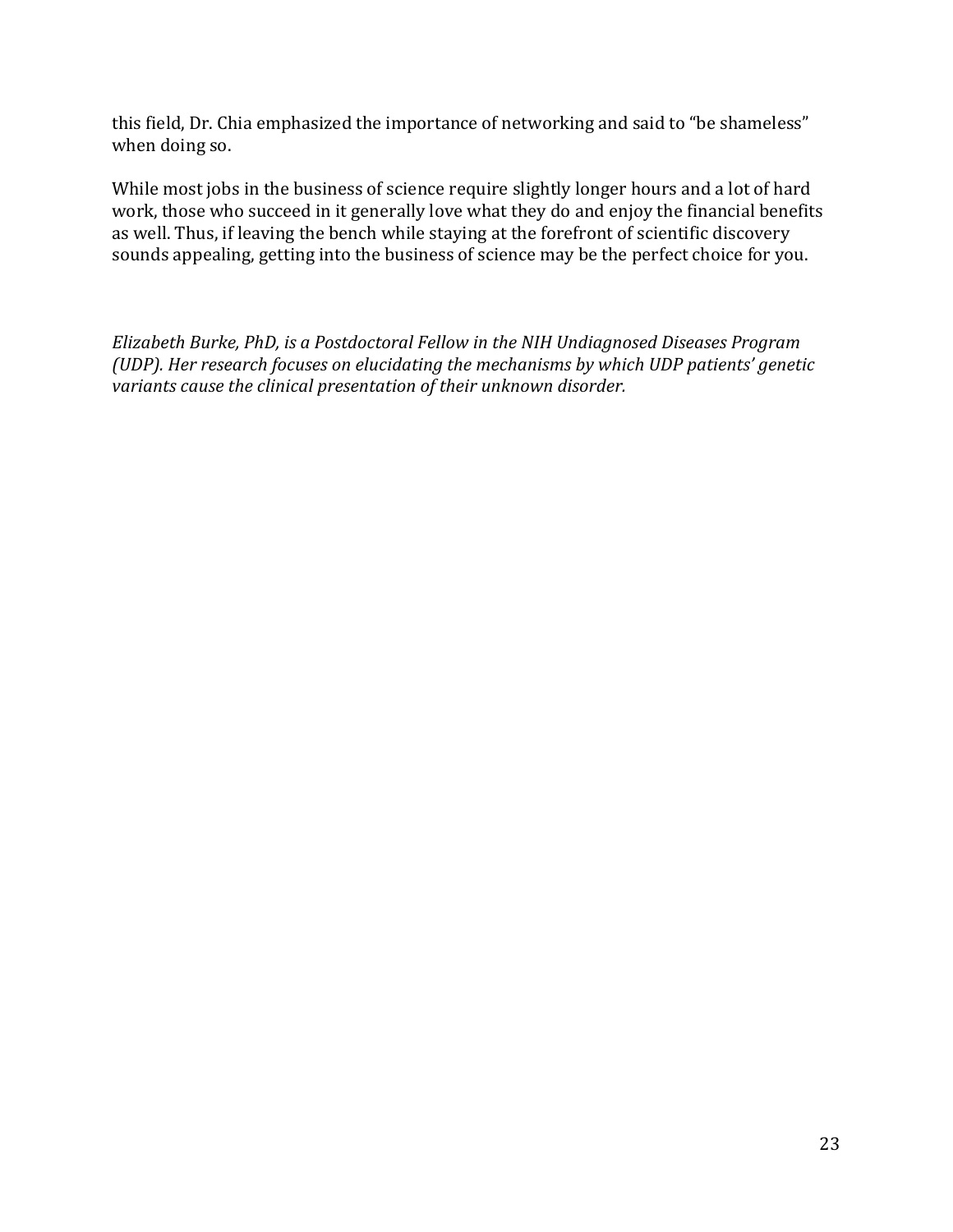#### <span id="page-24-0"></span>**Pre-Tenure Years – Research Intensive**

In an age where the vast majority of scientists seem to shrink from the pressure of academia, many continue to stand strong. Among them are the panelists of this session. These courageous professors shared stories of their challenging, but rewarding paths to success and advised trainees interested in academia on how to navigate the difficult academic job landscape brought about by the current funding climate. The panel was composed of Stefano Costanzi, PhD, an Assistant Professor at American University who completed his postdoc and served as a staff scientist at the NIH; Annalisa Scimemi, PhD, an Assistant Professor at the State University of New York Albany and also a former NIH postdoc; and Marc Adams, PhD, MPH, an Assistant Professor at Arizona State University. All three had a different path to success, but encouragingly left no doubt that there is a promising life after training.

So, what are the most important aspects to a job application to land a dream job in academia? The panelists emphasized the importance of publications, particularly the intricate balance of quality and quantity showing that you "left your mark on a field." However, more important than number of publications, the panelists noted other critical qualities for getting hired by an academic institution. Numbers may help get you past an initial cut, or break a tie between two applicants, but a university wants to hire YOU – a person. To show you are a fit with an institution, you must convincingly demonstrate how your research goals will support the institution's mission and how the institution can help facilitate your success. A past history of grant funding is one way that institutions assess your potential to contribute. Lack of a funding history may be considered a weakness for members of the NIH community who are not required to obtain external grants. However, this should be proactively addressed in the application package and interview. The panelists encouraged having an outline or written grant to help assuage the institution's concern in this area and demonstrate a mindset and determination to bring in grant funding.

Next, the panelists discussed the intricacies of negotiating. The only time you can negotiate with the greatest leverage is after the job offer. However, it is important to discern the institution's level of interest and gauge how much negotiating power you have. In general, negotiations for additional funding (both startup and salary) are difficult due to the practicality of funds available for that particular position. Developing a list of wants and absolute needs can help prevent appearing too demanding to the institution. Determine how much these things cost and expect that only a minimum of your requests will be met. On the other hand, it is by far easier to negotiate for non-cost associated items, like space and resources for students.

After accepting a position, but before starting, panelists encouraged maximizing this time to make essential preparations. For example, this would be the perfect time to generate necessary preliminary data and begin writing and possibly submitting grants. Another great piece of advice was to purchase all of the equipment needed ahead of time so you can hit the ground running on arrival.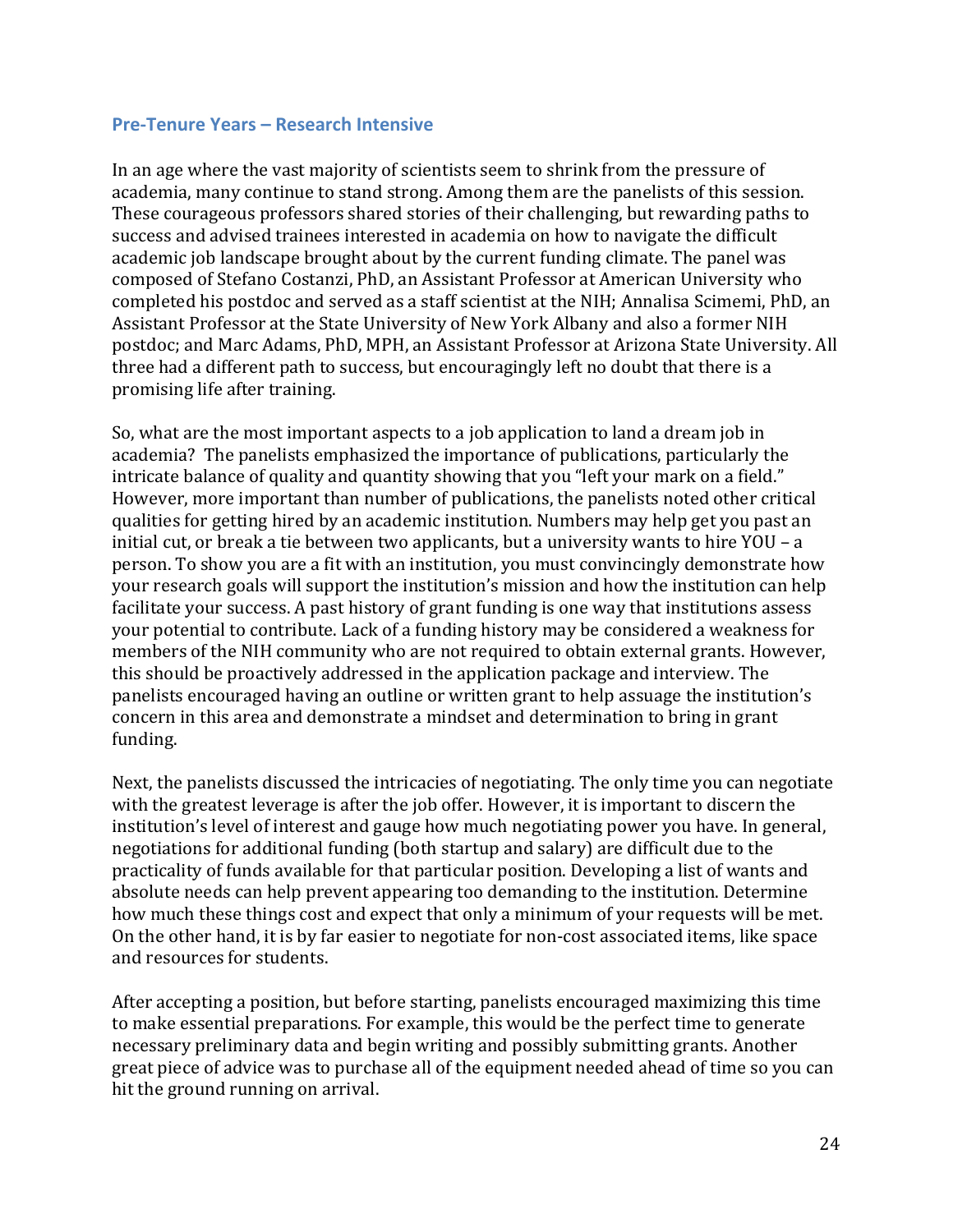Although a career in academia can be very challenging, the panelists listed what they love about their jobs. They find their jobs energizing and tremendously exciting because they have the freedom to do the research that drives them, ask the questions they want answered, and push the boundaries of science to make new discoveries while training students to do the same.

*Michelle Reith, PhD, is a Postdoctoral Fellow in the Laboratory of Carolyn Beebe Smith, PhD, at NIMH. Her research is focused on the pathogenic causes of autism and the targeting of these causes for future therapeutic strategies. Her long-term career goal is to continue her pursuit of autism research in an academic setting, training and developing future scientists to pursue excellence in research.*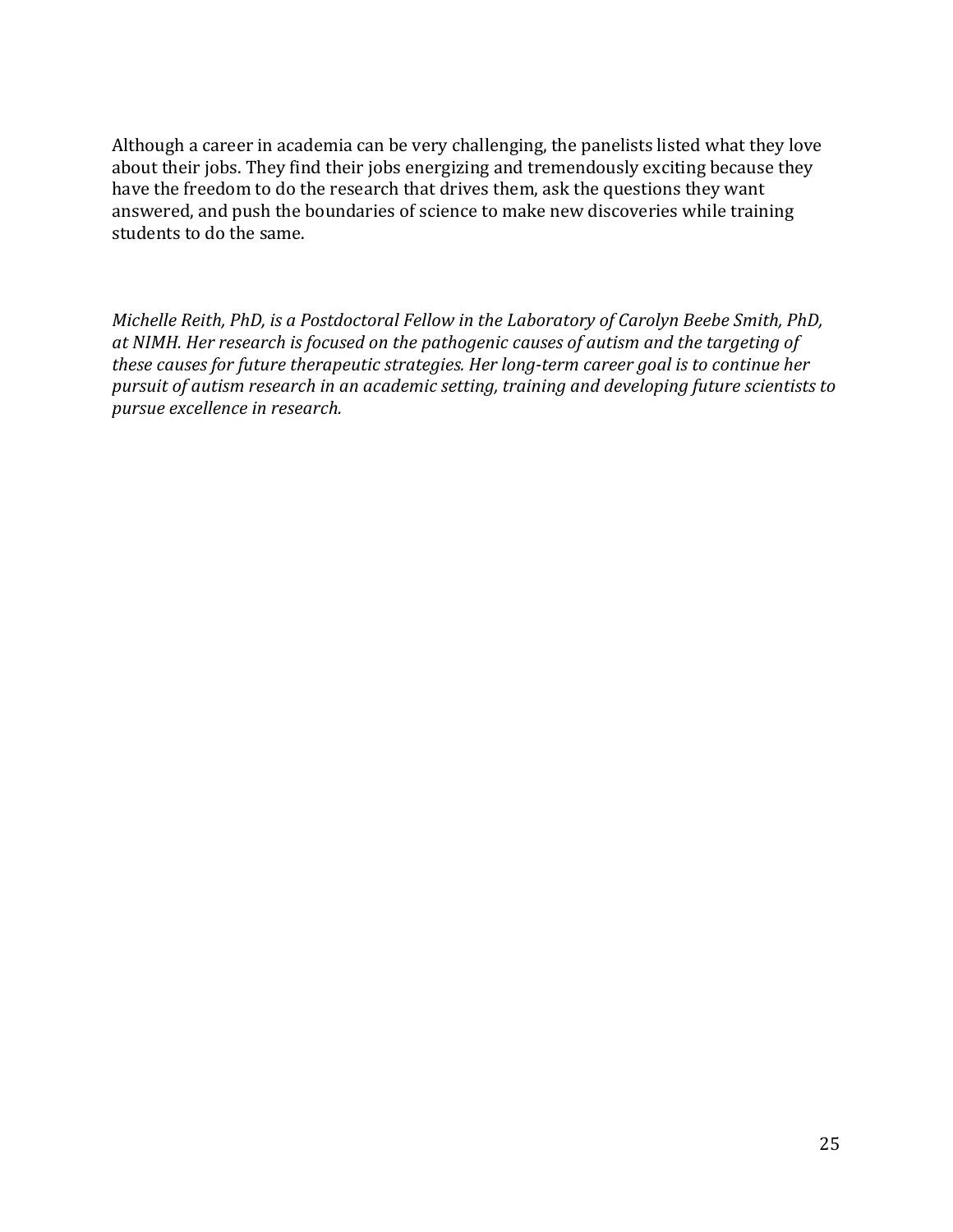### <span id="page-26-0"></span>**Careers in Science Policy**

"You can do anything you dream," answered Tyrone C. Spady, PhD, Director of Legislative and Public Affairs at the American Society of Plant Biologists. He was responding to a question about whether one should stay within his/her field of expertise when entering into a career in science policy. Loretta Doan, PhD, Director of Science Policy at The Endocrine Society, admits she didn't know what an endocrinologist did until she got her current position. In fact, science policy professionals may be required to use a broader understanding of science to influence research priorities, guide funding, summarize findings, and ultimately impact public health.

Dr. Doan explained that policy is multifaceted. Inward facing policy includes handling organizational issues, funding, and working with the NIH. On the other hand, outward facing policy includes advocating for her members and their needs while informing society about the science.

Communicating with both experts and non-scientists is a major aspect of policy. Dr. Spady represents scientists creating genetically modified organisms (GMOs). A big part of his job is changing "the dial of public dialogue when an issue is emotionally charged."

"It's a different world being in the office rather than the bench … [it's] a lot of group effort with no name reward and no authorship," described Meredith A. Fox, PhD, an Analyst in the Office of Science Policy, Planning and Communications at NIMH. Her typical day is fast paced and includes responding quickly to congress and public inquiries on some hot button issues. However, Sandra Chapman, PhD, a Senior Program Analyst for the Office of Naval Research, says her job's slower pace allows her to have a good work-life balance.

Dr. Chapman got her start in policy after participating in the American Association for the Advancement of Science (AAAS) Policy Fellowship program. Her advice to those applying for such fellowships: cast a wide net. She also cautions against selling the story that you hate bench science. The AAAS fellowship gives scientists experience in the policy world so they can return to their professional arena and act as a sounding board.

"It's a disservice to only look at fellowships; details are great opportunities," pointed out Dr. Spady, who entered the policy world after a detail with FASEB. Dr. Fox, who did a detail with her current office, explained that a detail is an opportunity to get loaned out from one office or agency to another for 6-9 hours each week up to full time for three months.

For more experience in policy, the panelists suggested joining your professional society to educate yourself on the issues, meeting with legislative bodies to discuss the importance of your science, joining the NIH ethics board or volunteering for a non-profit. "Everyone loves free help," added Dr. Spady. In fact, you can also volunteer at private or government organizations.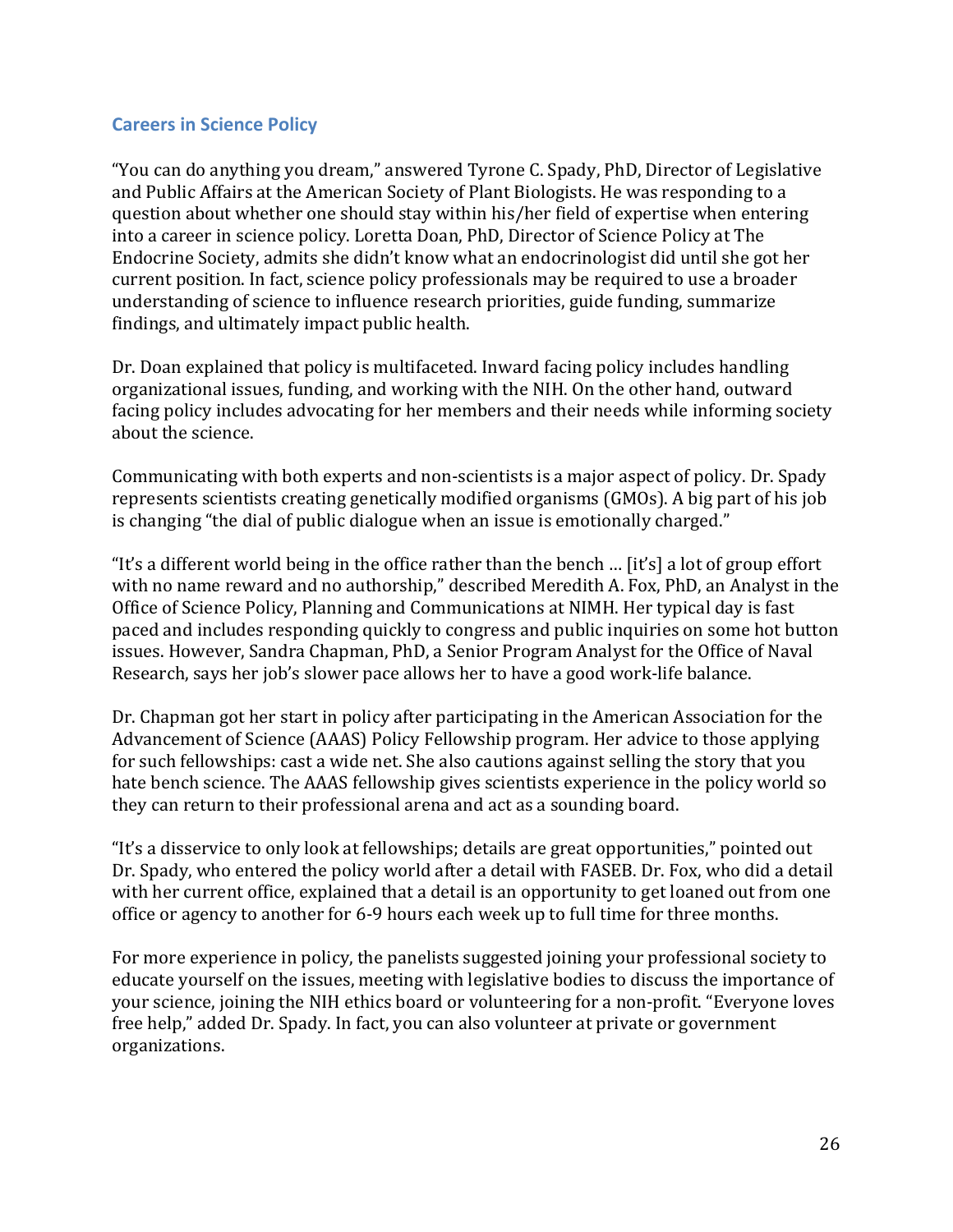Many of the questions asked of the panelists revolved around the timing of leaving the bench for a policy career. While a PhD was necessary for all of the panelists' jobs, the prerequisite may depend on the office. Similarly, doing postdoctoral research may not be necessary, but Dr. Chapman noted, "Experience and expertise will always be valued."

In fact, there is no time limit for entering policy, as many top officials joined their organizations after long and successful science careers. However, Dr. Spady explained that the longer you spend before entering the job market, the more you are cutting off your earning potential. He stated, "we are hiring people to do a job, not credentials … if you know what you want to do, just do it."

*Rachel Scheinert, PhD, is a Postdoctoral Fellow at NIMH in the Section on Functional Neuroanatomy. She received her PhD in Biomedical Engineering at the University of Florida where she studied neurogenesis and inflammation in relationship to age-related cognitive decline. Her current research focuses on the neuroimmune response to psychosocial stress.*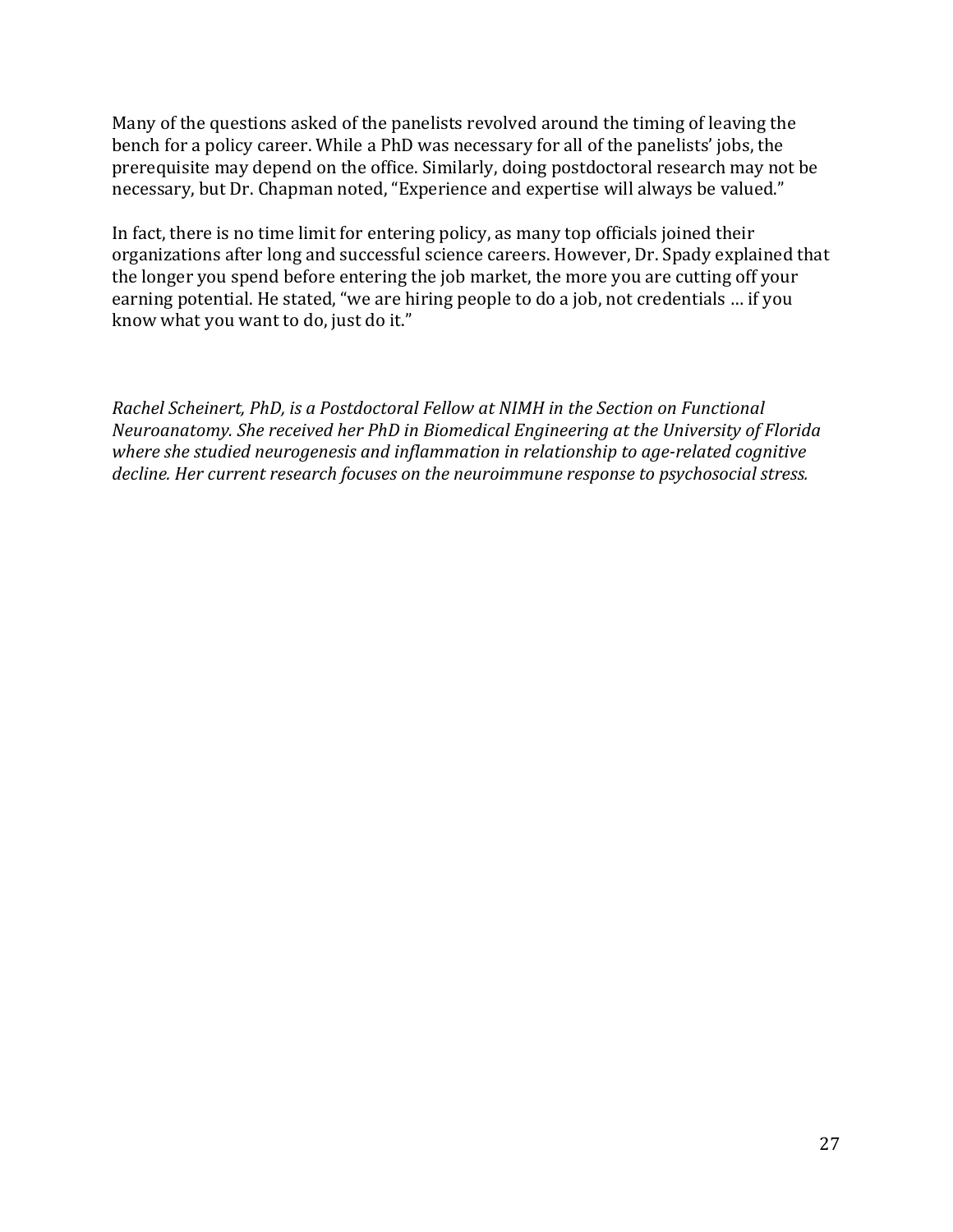### <span id="page-28-0"></span>**Careers Getting a Product from Bench to Market**

The career transition from PhD benchwork to commercial product development is complex and daunting. In this panel, three accomplished panelists shared their advice and personal experiences on that transition. As you plan for a career in industry and develop your skills toward this path, it is important to distinguish careers in project management (research and development scientists working collaboratively to move a project forward to completion) from product management (getting the product ready for market, distribution, and out to the client). Guided by questions from the audience, each panelist elaborated on their own career paths.

Responding to a question about how much experience in finance or market training potential new hires were expected to have, Raed Samara, PhD, Global Product Manager with Qiagen, noted that most companies do not assume many graduate students and postdocs have knowledge in finance or market training, "I developed these skills as part of the team. I got exposed to what they do and showed the managers that I can take that responsibility."

Carey Rodeheffer Petrie, PhD, Project Manager with the EMMES Corporation, quickly replied to a question about effective skills for project management. She quipped, "Come apply at my company if you are told you are over prepared for meetings and events." She emphasized the necessity to demonstrate, as a postdoc, the ability to work on several projects. Working with others on a variety of projects can demonstrate strong communication skills, the ability to prioritize and pay attention to detail, and other valuable transferrable skills away from the bench.

When asked about their opinions on job security and job related stress, the panelists touched on the expectations in industry and the kind of experiences one might encounter in their fields. "Our company is new and our infrastructure is in process," said Bingwu Yu, PhD, Quality Assurance Auditor with Takeda Vaccines, Inc., "Our timeline is very tight. Don't take it personally, it is for business. You don't have to like it – just remember that you are in a business." Dr. Petri added, "We don't produce anything, we provide services. We respond to the client and do what we can to beat their timelines. It is stressful but it has job security. You are responsible to make the client happy, which results in getting more clients." Dr. Samara replied, "It is hard. It can keep you up at night. My manager will look at my productivity and part of that is how much money I make. It is very stressful but exciting. You have access to resources to improve your performance but your job is potentially at risk."

In conclusion, they each agreed that an important aspect of the PhD is learning how to think – to further develop critical thinking skills. Moving forward, in both project and product management oriented careers, it is important to understand technical details. Find out from teams what they need and when they need to get things done in order to help you get things done. Finally, although working for a company may seem unfamiliar to those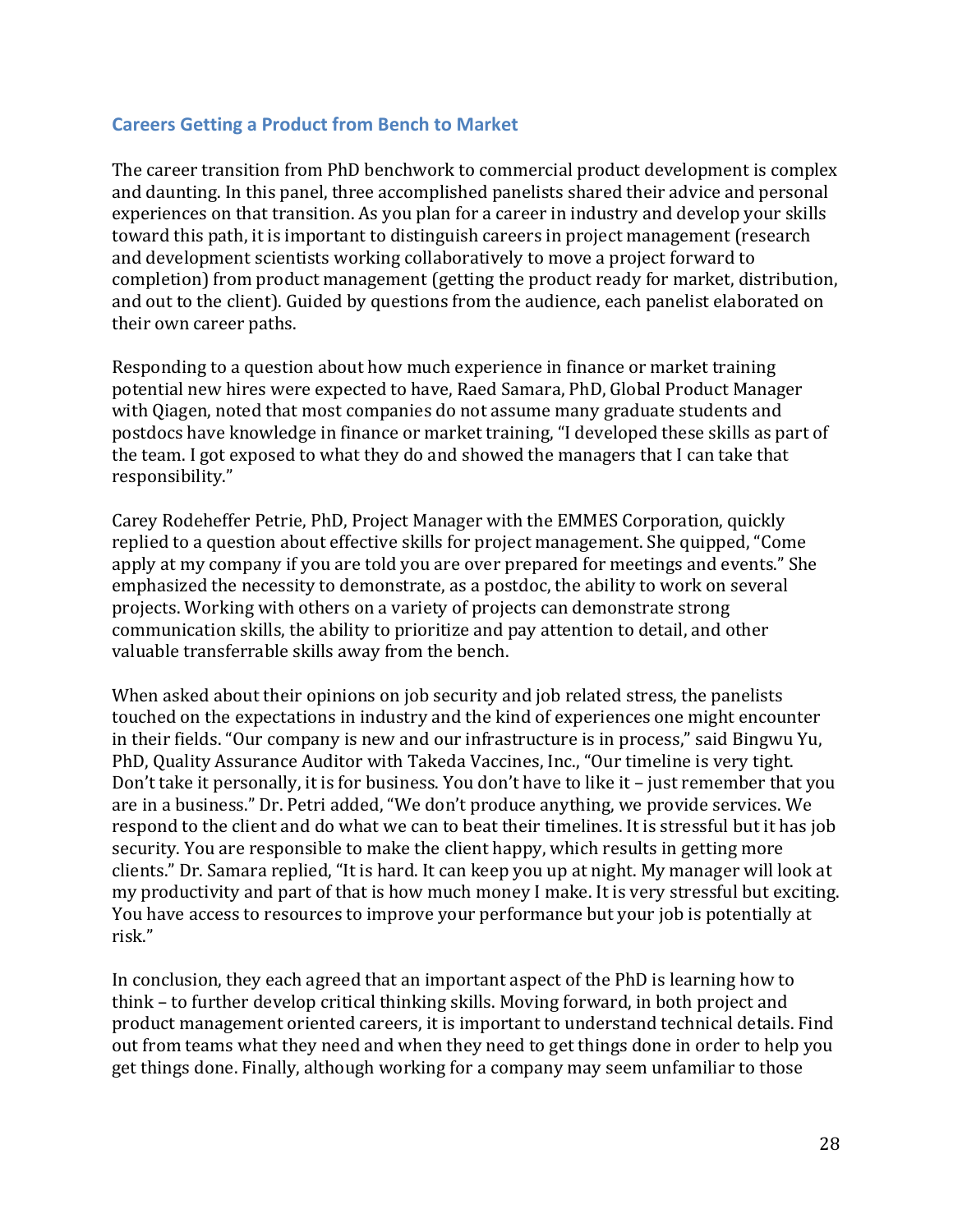who have spent years doing benchwork, making the transition is possible. So don't be afraid to step out of your comfort zone and learn as you go.

*Gioia Guerrieri, DO, completed three years of residency in Psychiatry at the Mayo Clinic; finishing her fourth year at the NIH. She is a third year Clinical Research Fellow at NIMH with the Intramural Research Program's Section on Behavioral Endocrinology. She is pursuing a career in women's mental health research.*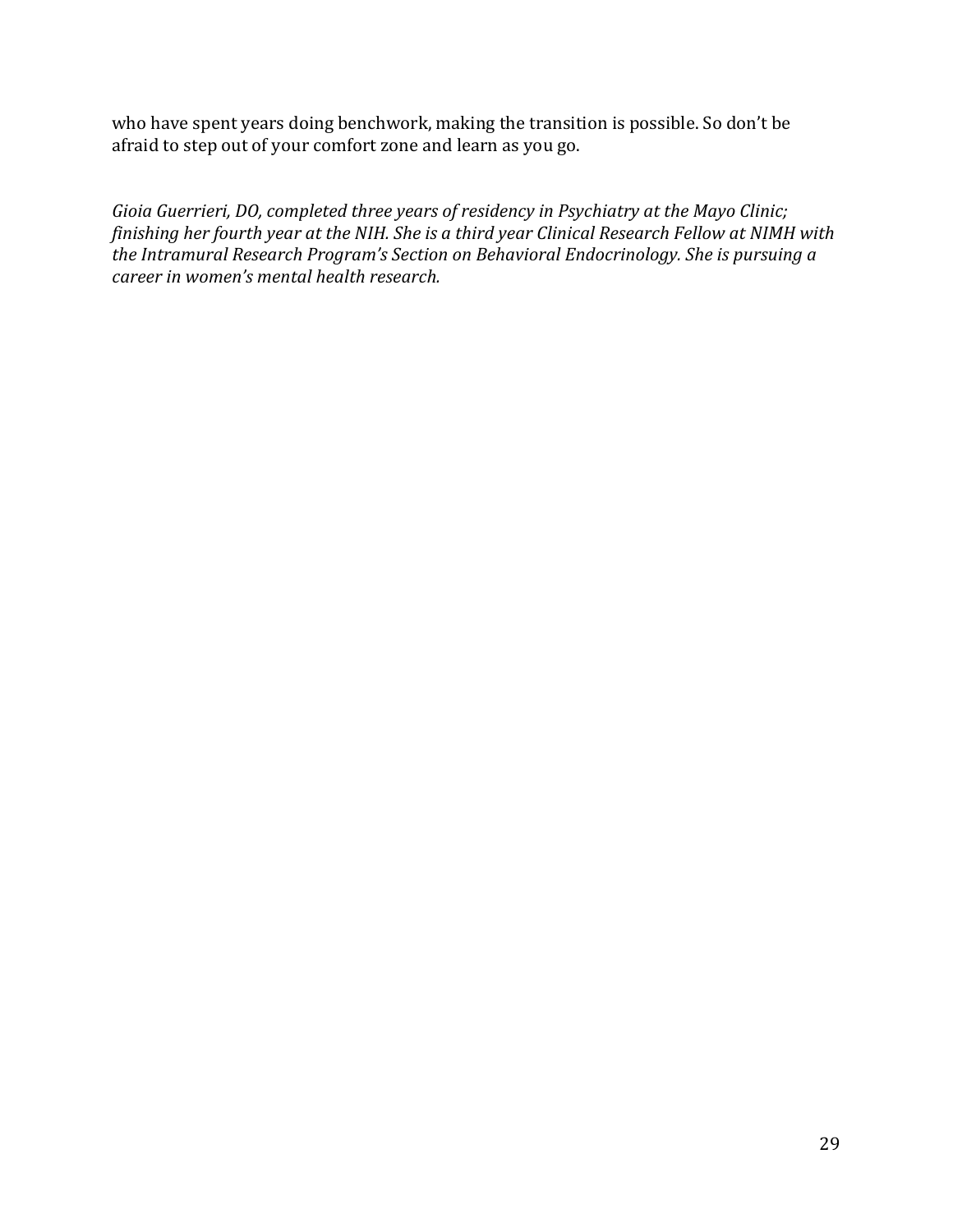# <span id="page-30-0"></span>**Careers in Public Health**

"Science AND…" This was the major theme in the session of Careers in Public Health. As researchers, we are quite familiar with the scientific aspects of our work; rarely will our knowledge base or lab capabilities be questioned. However, for those who wish to transition away from the bench, more work is required to fulfill the "and" part.

Many of us look at our many years of graduate or post-graduate experience and think that bench research is all we know how to do. However, we possess many skills and advantages that we are not even consciously aware of. The panel composed of Lindsey Garver, PhD, Clinical RM Contractor at Walter Reed Army Institute of Research, Patrice Held, PhD, FACMG, Co-Director of the Newborn Screening Laboratory at the University of Wisconsin-Madison, and Oliver Ou, PhD, Chemist at the USDA stressed the need to be good organizers, technical writers, and communicators. Some of them work with people who have a limited scientific background and by default become the resident "science Google." Those who are not trained as scientists view it as a great asset to know where and how to navigate resources, review the scientific content, and then dissect out and translate pertinent information into a meaningful language. Whether they were directors of clinical labs screening disorders in newborn babies or leading clinical trials investigating malaria transmission, studying how to prevent cancer, or developing and reviewing protocols, all of the panelists had a unifying goal: trying to understand and minimize diseases at a population level.

A significant question that came up was if more schooling was required. While the majority of the panelists admitted that the idea of entering another graduate program after having powered through one all-consuming degree could be financially impossible or downright depressing, they all agreed that in order to transition into a new career, time and energy must be invested. A Masters in Public Health (MPH) will most likely make you an attractive candidate, afford you a completely new way of thinking, and change the trajectory of your career. However, there are other avenues that can be taken. In fact, three out of the four panelists do not have an MPH. Panelists recommended taking courses (online or through FAES), going on informational interviews, or doing an internship. Importantly, joining associations or committees allowed them to gain experience, become competitive, see if they enjoyed this type of work, and of course, network. One panelist said it best: "Networking isn't just about handing out cards; it's about who knows you, what you do, and how well you do it." For her, networking not only helped her obtain her current position, but also built collaborations that she now relies upon.

The main point is to get yourself out there and do something. Try joining the Metropolitan Washington Public Health Association or searching for positions at Emory Public Health jobs. Search contracting companies such as Kelly Services or the Henry Jackson Foundation for positions; many times, jobs are listed here that may not be advertised on USAJOBS. Also, consider applying to various fellowship programs (e.g. Cancer Prevention Fellowship with NCI or Epidemic Intelligence Service with the CDC) where you can gain hands-on experience and possibly earn your MPH at the same time.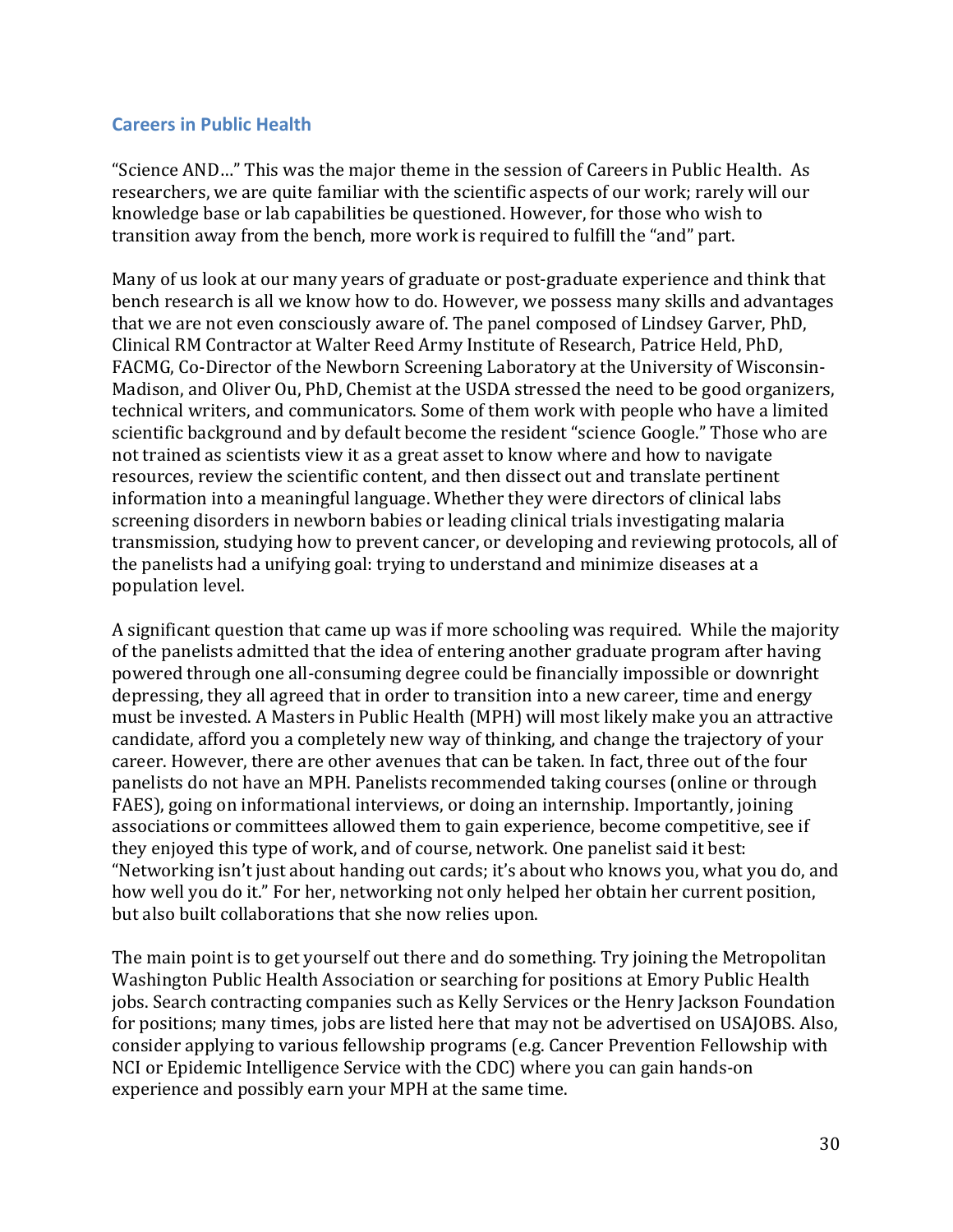Careers that mesh science and public health require a wide range of skills. Invest your time in developing new skill sets if you need them. You're likely going to exhaust yourself moving into a new career, but you'll have to expend a little more energy to develop the "…and."

*Heba Diab, PhD, is currently a Postdoctoral Fellow at NHLBI. She is currently studying autophagy and lysosomal biogenesis in the Laboratory of Rosa Puertollano, PhD.*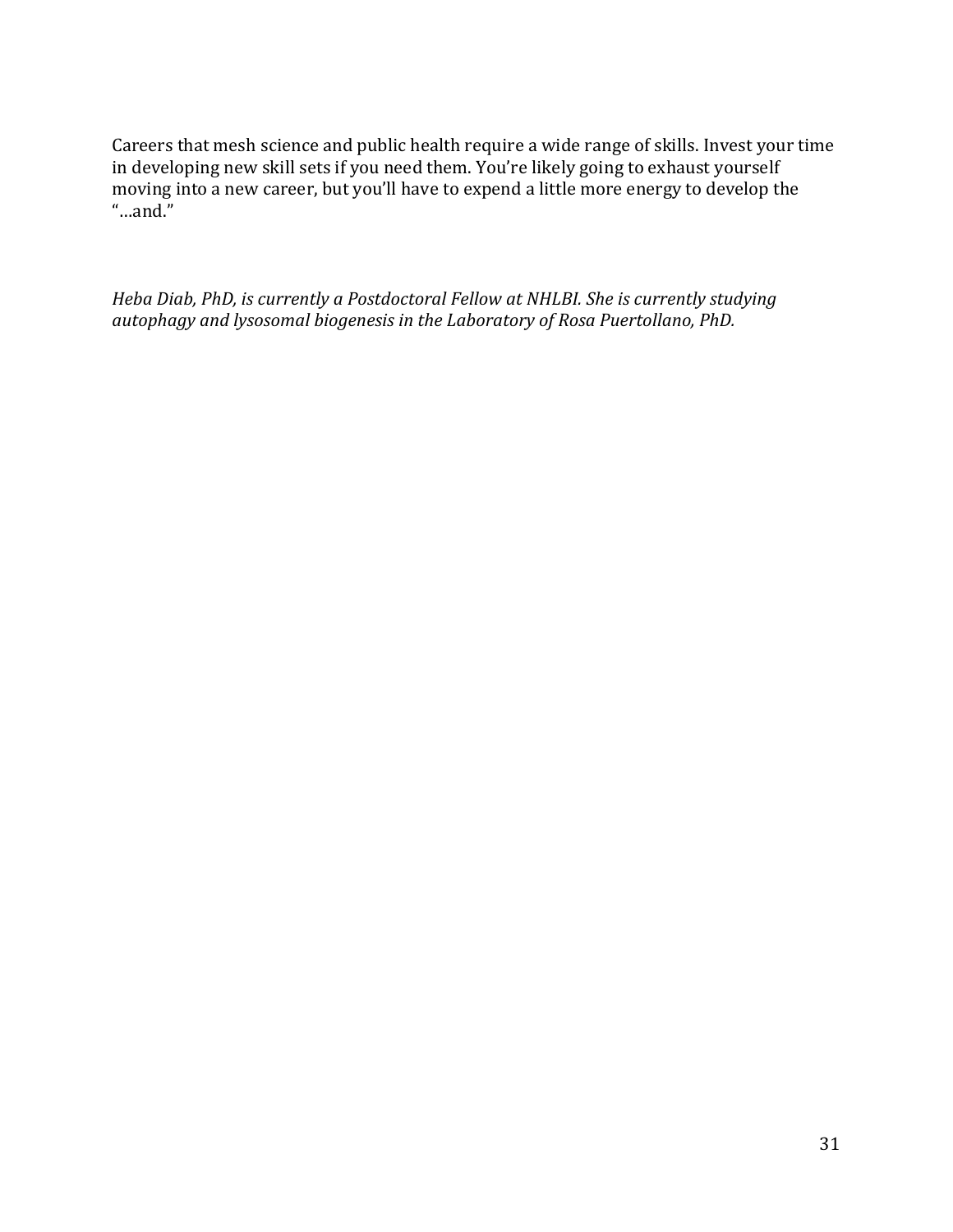#### <span id="page-32-0"></span>**Bench Careers in Unexpected Places**

Early career scientists are faced with choosing a career track based on familiar science job categories and developing the skills that would best suit these future career prospects. Little guidance is available, however, if your interests lie somewhere between the "traditional" career norms. The "Bench Careers in Unexpected Places" panelists discussed their personal experiences in obtaining research positions in the imprecise void between academia and industry.

The panelists arrived at their positions through unique trajectories. Ronald McKay, PhD, has held positions at prestigious institutes, which culminated in extensive publications. Due to his notoriety, he received a phone call while serving as a Laboratory Chief at NINDS and was offered to join the Lieber Institute as the Director of Basic Science research. As a postdoc at the University of Missouri, Jennifer Kimmel, PhD, was determined to become a professor. However, when her NIH grant support ran out, she was forced to find a new position in a short time. Realizing her passion for food, she walked the aisles of a grocery store, wrote down the names of manufacturers, sent her resume to companies, and eventually became a Food Scientist at Kraft. Michael Nestor, PhD, witnessed the U.S. economic crash as a postdoc at the NIH in 2009 and realized that the traditional scientific career path had less than a 20% success rate. As a trained electrophysiologist, he identified a need for his skill set and cold-called the Director of the New York Stem Cell Foundation to pitch his ideas; resulting in a job offer as a Staff Scientist the following day. Finally, Carley Shaut, PhD, D(ABHI), was unaware her current position at a clinical transplantation lab existed. She is the Technical Director of the Laboratory of Immunogenetics and Transplantation at the Oregon Health and Science University. After 4 years of formal fellowship training through ASHI, she is now board certified and runs a lab, performs research, and teaches.

In response to concerns raised by the audience about the fear of disappointing previous mentors for pursuing their career paths, the panelists advised to take a leap of faith, think for yourself, and keep open to all opportunities for your own future benefit. When exploring possible career options, they suggested considering what your postdoc and future career will mean to you scientifically and personally. Alternatives to the traditional postdoc were also mentioned, such as a co-op with a company or seeking a clinical research fellowship.

In terms of skills, the panelists agreed that communication, creativity, and individuality are critical. Scientists are trained in formal communication, however, soft skills are equally as important, especially outside of an academic environment. Acknowledging your own skills in order to build a niche and secure your own place on a team is advantageous both for your own confidence and for the success of the institute or enterprise. Finally, taking a personal interest in your work will ensure avoiding being psychologically dominated by the constant pressure to conform idealistically.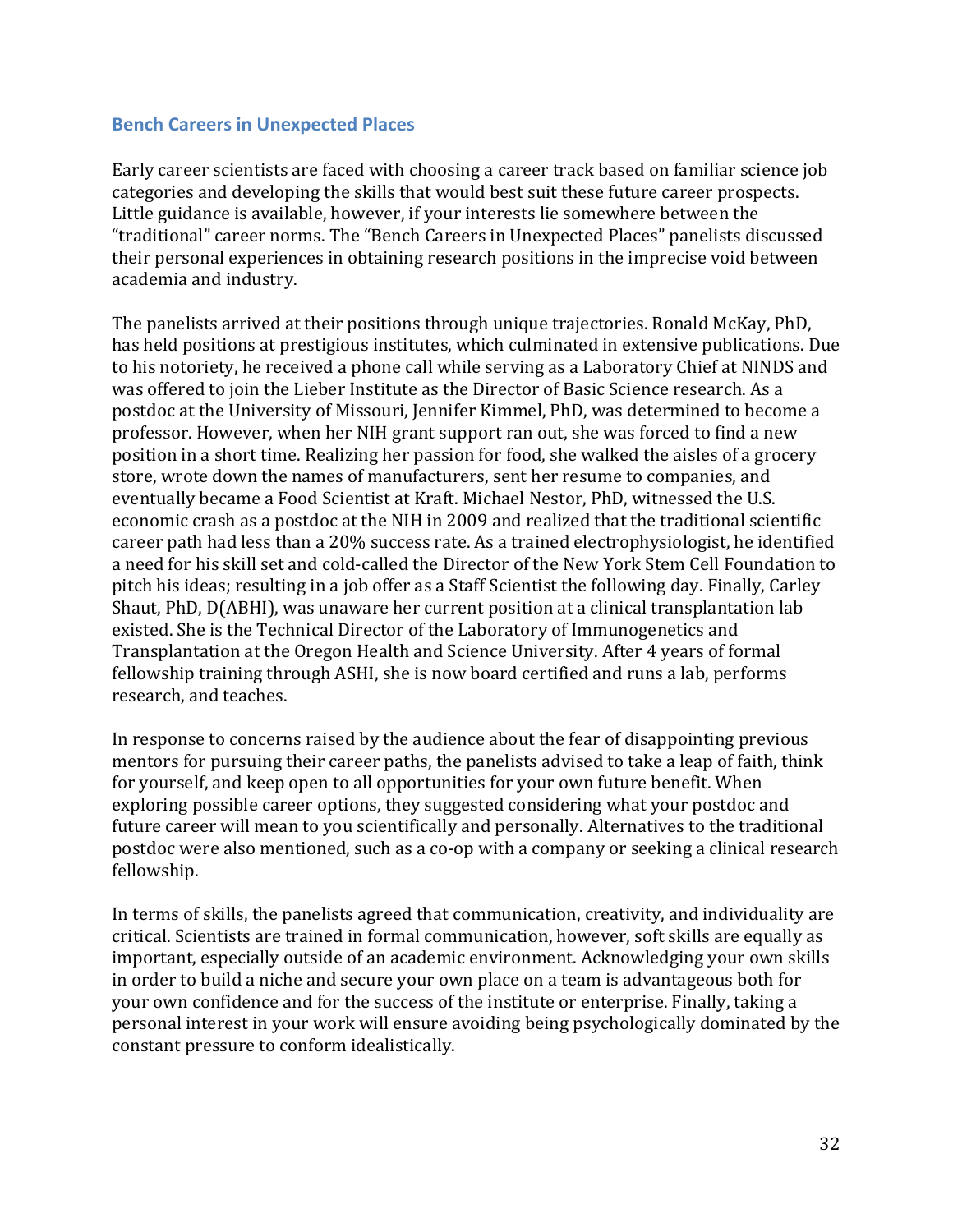The panelists remarked that in general, the future of science in terms of funding is going to rely more on non-profit, privately funded institutes. They believe that universities will be unable to be at the cutting edge of research because they won't have enough money to keep up. Therefore, the establishment of new non-academic institutes will influence the goals of research in a broader range of fields and support scientists who feel that they belong somewhere between academia and industry.

To those who are considering taking a leap of scientific faith, in the words of Dr. McKay "If you are not in industry and not in academia, I would suggest to you that you are in the place where things are actually happening."

*Rachel Van Duyne, PhD, is a Postdoctoral Fellow in the Laboratory of Eric Freed, PhD, in the Virus-Cell Interaction section of the HIV Drug Resistance Program at NCI. She received her PhD in Microbiology and Immunology from The George Washington University.*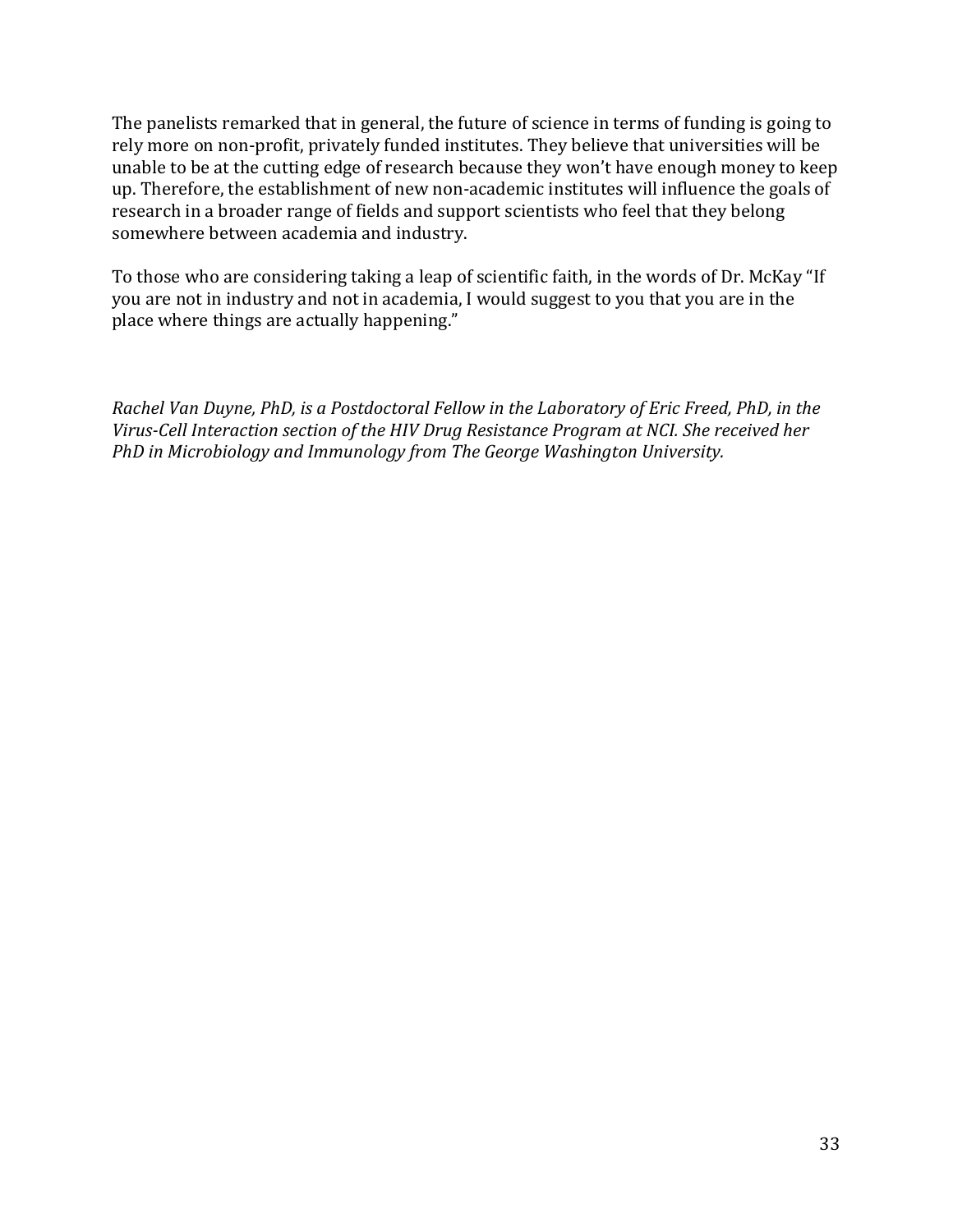#### <span id="page-34-0"></span>**Being an Attractive Candidate to Industry**

"If Albert Einstein himself came to me, maybe I would not hire him." This somewhat regrettable confession made by one of the panelists, Daniel Marshak, PhD, Senior VP of PerkinElmer, captures in a nutshell the key message of the session: no matter how brilliant you are, at the end of the day, it is your fit with an employer's immediate needs that will or will not get you a job. Apart from that, no radical secrets were revealed; no magic bullet solutions cast. Not for the lack of trying, both on the part of the panelists, representing two of the biggest biotech recruiters, and the audience packed full of able, determined applicants. It is just that the problem both are facing these days is truly staggering: if you have 500 people competing for a slot, how do you pull out the one pearl?

Jamie Stacey, VP of the recruiting agency Kelly Services, reminded prospective job seekers that they have to go through HR to get to those who can appreciate their research and their talent. "Key words are not a joke. HR people do not know science," she noted. They typically ask recruiters to specify two or three words, which, if they were to show up on a resume, would ring out a great candidate. It is always important to remember that you are dealing with a lay person. Also, the best way to make your resume stand out is to have it reflect your command of the latest technology.

In academia, people often assume that they should be hired just because they are smart. However, Pharma runs a business; what matters there is how the new employee will help turn in a profit. Exploring more commercial options, such as doing a co-op postdoc, could help a PhD become more familiar with corporate culture, make him or her a more attractive candidate.

Staying attractive is also getting more difficult by the day. The industry workforce has changed greatly during the last few years, clogging the pipeline for the newcomers. It used to be that people would spend their entire career at one place. Now, they take on a project, pursue it for a while, and then transition to something new. Luckily, there are several biotech hubs, such as Boston and the Bay Area, where one or another new opportunity can always be found.

The panelists added a few "what not to do" anecdotes. Ms. Stacie recalled how somebody complained to her that there are not enough jobs for drosophila geneticists. "Don't sell yourself as a drosophila geneticist," was her advice. "Say instead that you are a molecular biologist who is good at using genetic models." People often do not understand how to market their own talents.

Despite session's overall sober, realistic mood, it ended on an enthusiastic note. "Novartis, Genentech, MedImmune do hire a lot of people from academia," said one of the later questioners. "This is because they are often cheaper, but also because they – that is, you (the woman at the microphone looked at the people in the audience) - are better!"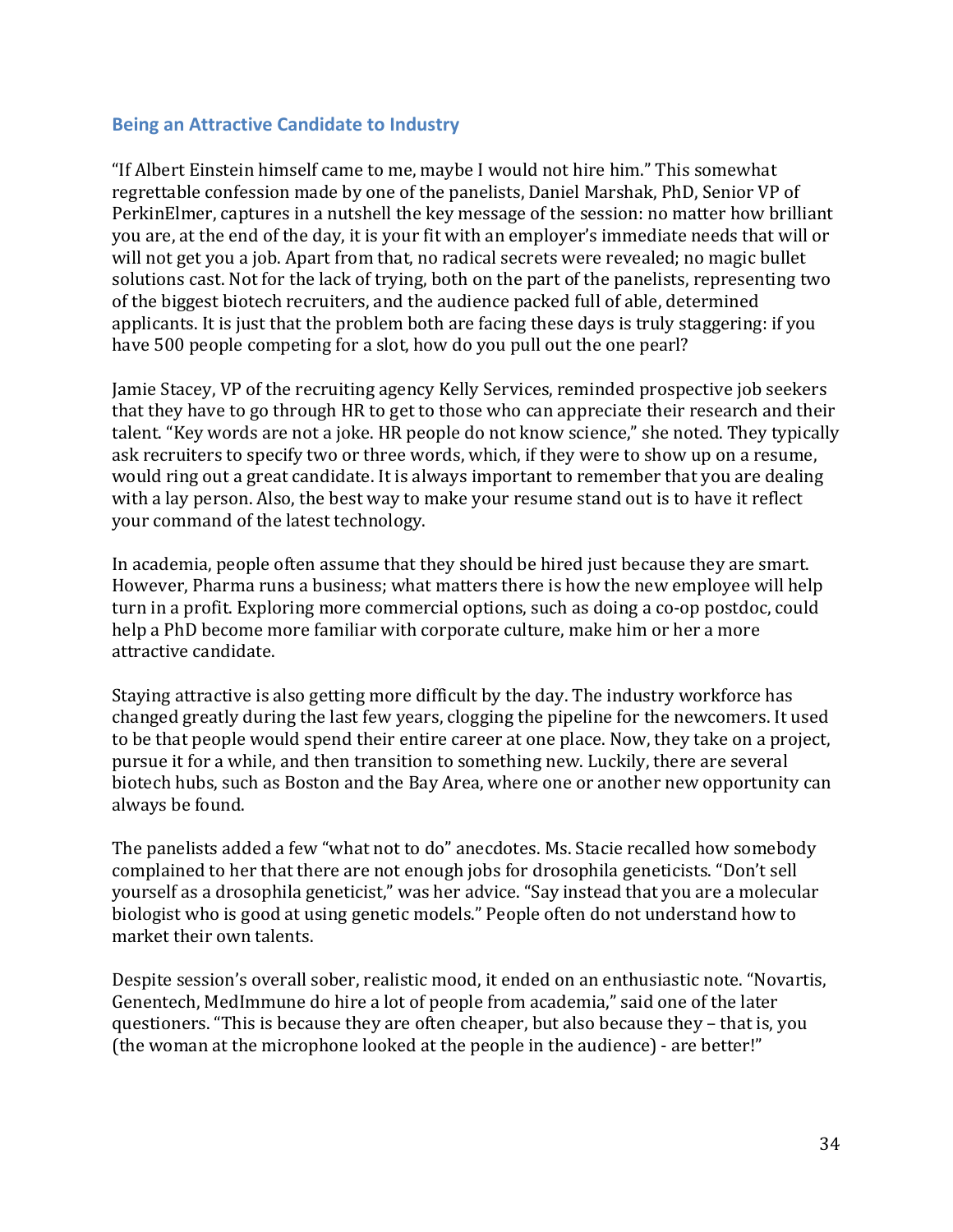*Andrey Kuzmichev, PhD, is a Program Analyst at NINDS developing communication strategies for the Parkinson's disease research program. As a former intramural postdoc at the Porter Neuroscience Center and then an investigator at the Lieber Institute for Brain Development at Johns Hopkins, he studied stem cells, reprogramming, and organ regeneration.*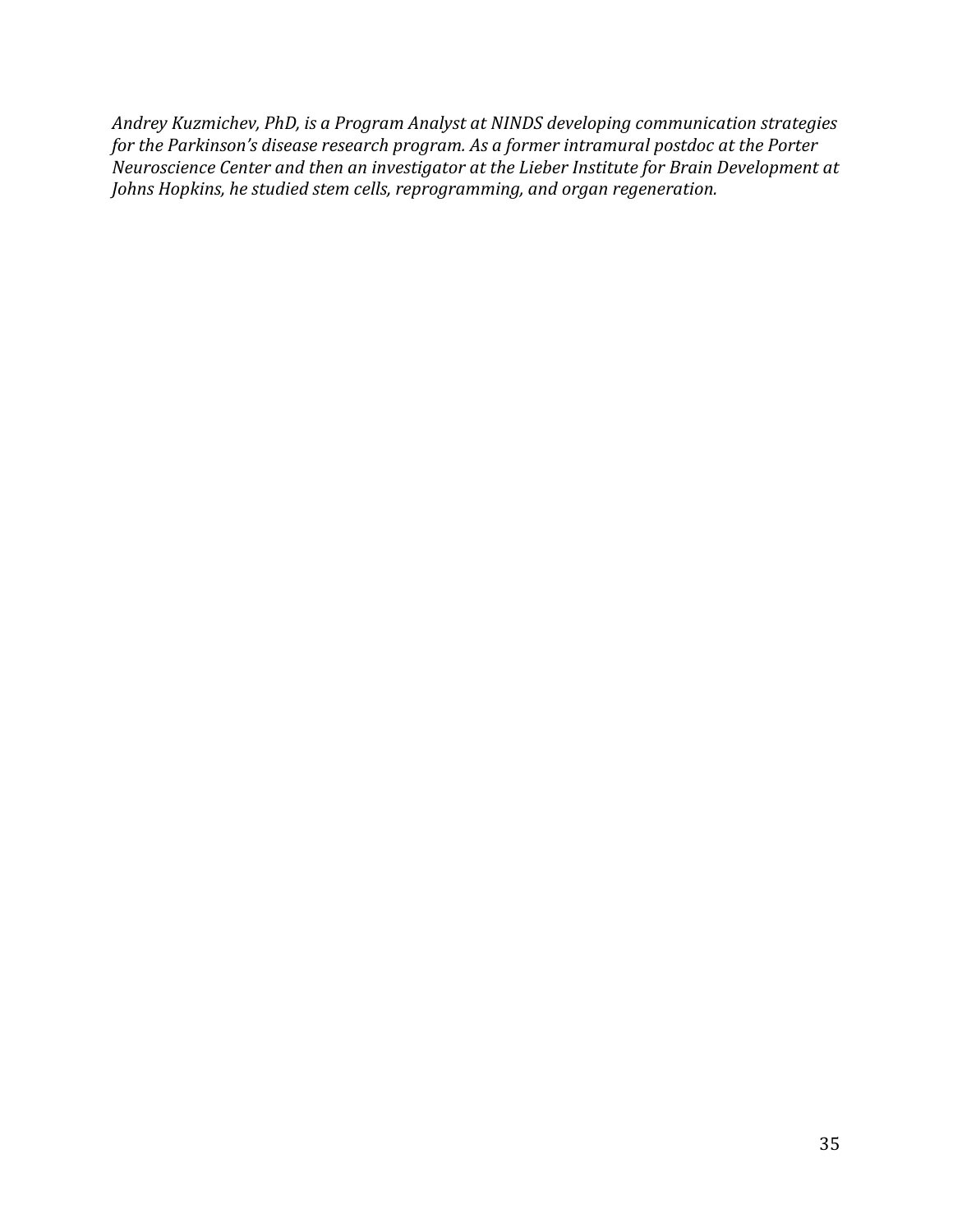# <span id="page-36-0"></span>**Science Writing/Editing/Communication Careers**

Are you both analytical and creative? Do you enjoy communicating with both scientific researchers and the general public? Do you prefer to discuss a breadth of scientific topics in seminars and journal clubs over conducting detailed research in the laboratory? If you find that you fit into any of these paradoxical descriptions, you may want to consider a career in science writing. Robert Taylor, PhD, co-founder and CEO of SAGE Analytica, explained that since his time as a dual chemistry and history major in his undergraduate studies, he found that he "had to use both sides of his brain."

Each contributor to the Science Writing/Editing/Communication Careers panel agreed that diversity is the common thread between their jobs. Abby Robinson, PhD, Director of Communications with the College of Computer, Mathematical, and Natural Sciences at University of Maryland, does not have a typical day. Her writing topics span the fields of math and science and are disseminated through media outreach, press releases, and even social media. Because technology has accelerated the journal submission process, she must be able to multi-task and work at a fast pace. Kristen Mueller, PhD, Senior Editor at Science/AAAS spends 80% of her time reading, writing, and reviewing articles, 10% traveling and attending conferences, and 10% evaluating and guiding the field to focus on important scientific issues. In doing so, Dr. Mueller's job allows her to focus on the most novel and groundbreaking areas of scientific research.

In this field, experience is everything, but Katherine Bricceno, PhD, Communications Managers at the non-profit AABB, moved to her full time position directly after graduate school. She did so by volunteering to write blog posts or newsletters pertaining to biomedical research during her graduate career. This is how she acquired writing samples, known in the field as clips. Dr. Bricceno stressed the importance of gaining experience before obtaining a full time job. Some options are to volunteer as a free writer, to contact your professional organization for opportunities, to apply for the ten-week AAAS Mass Media Fellowship, or to freelance. Freelance assignments can be found at the D.C. Science Writers Association website (http://www.dcswa.org/).

Many scientists who are thinking about pursuing a non-research career question whether their time spent earning their PhD was worth it. Rest assured because it was! All of the panelists agreed that because they work so closely with researchers, a doctoral degree gives them instant credibility. In addition, Dr. Mueller explained that her publication record proved that she was a consistent and dependable worker, which was critical in obtaining her first job.

Science, and the careers that are supported by it, is a moving landscape. All of the panelists agreed that they do not know where they will be in the future, in part due to the evolving economic models surrounding publishing. One thing, however, is certain. Scientific communications provides them with a creative outlet that still stays true to their researchoriented training. Dr. Taylor admitted that a winding path brought him to SAGE Analytica, but the skills that are needed for science writing are important across all fields. Remaining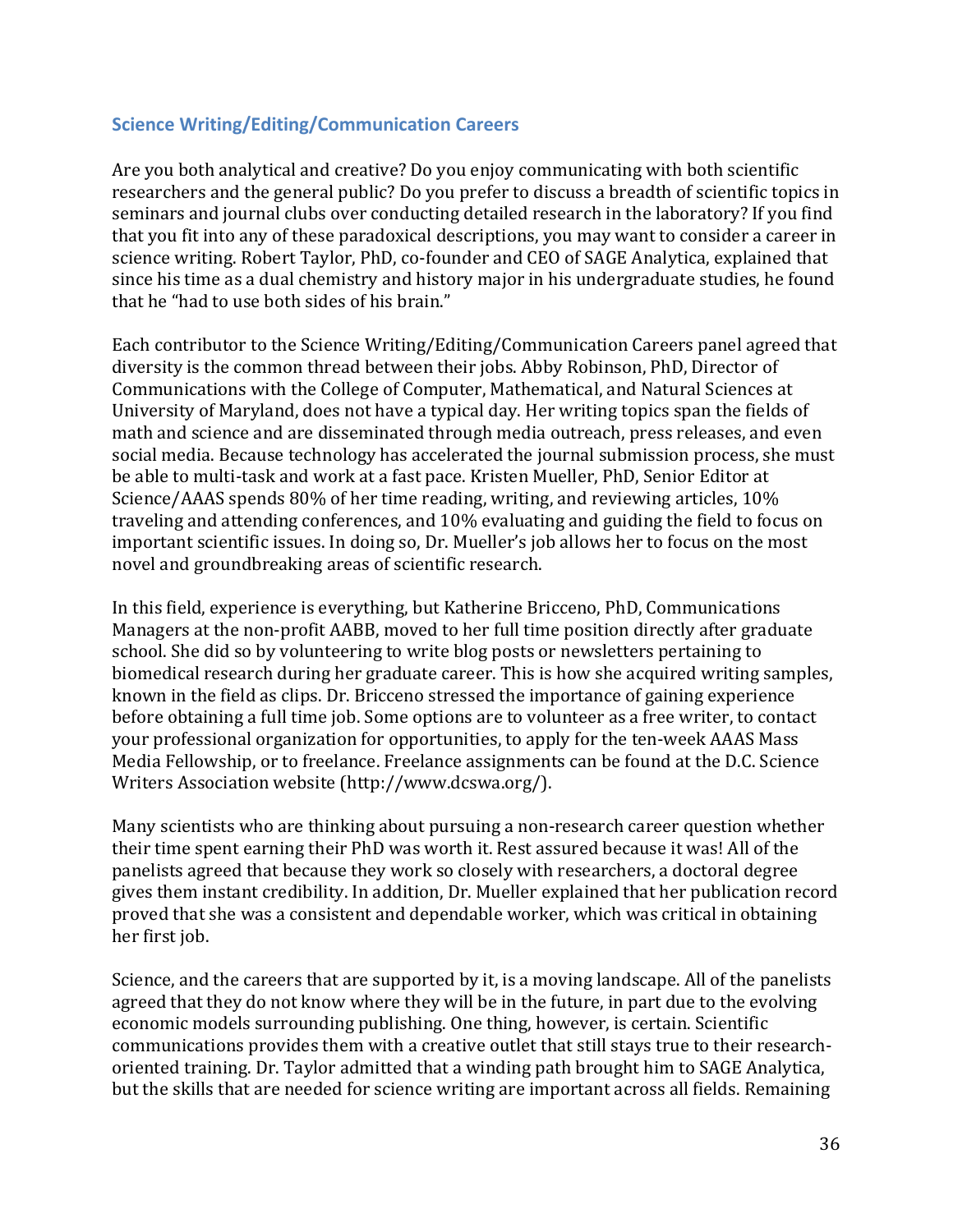at the frontier of scientific innovation, staying in contact with researchers, and practicing good communication skills will not only advance your career in science writing but will also provide opportunities within science policy, grant administration, or to oversee research at universities. Therefore, if you are someone who "[has] to use both sides of [your] brain," science writing can reward you with a fulfilling, diverse, and evolving career.

*Rachel D. Slack, PhD, is a Postdoctoral Fellow in the Medicinal Chemistry Section of the Molecular Targets and Medications Discovery Branch within NIDA. Her research focuses on the design and synthesis of small molecules that selectively target the dopamine D3 receptor. She hopes to use these small molecules as tools to probe and explore the biological mechanisms underlying drug abuse and addiction.*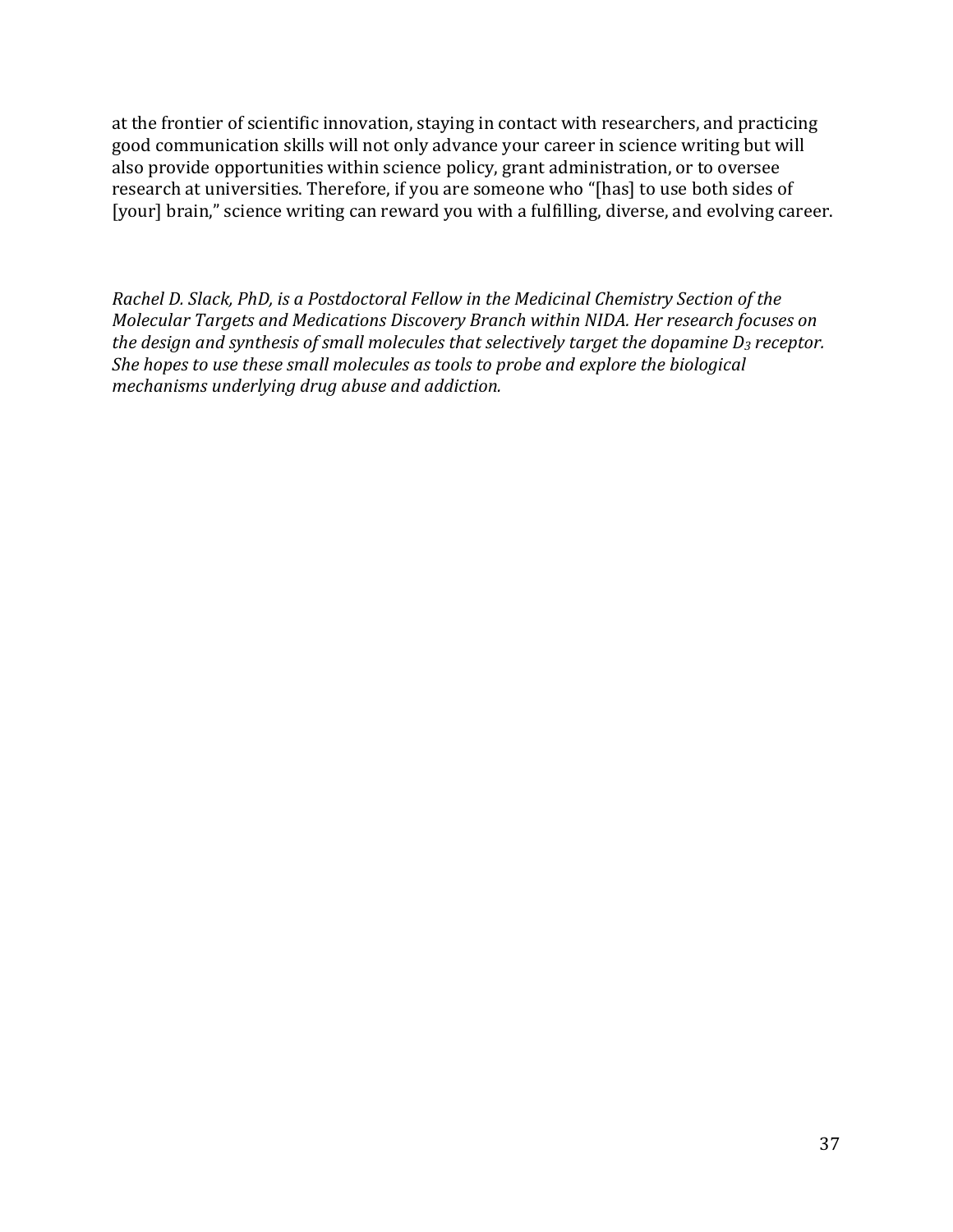### <span id="page-38-0"></span>**Tenure and Beyond: Long-term Career Planning in Academia**

A unique aspect of this career symposium was in the last set of panel discussions. More than just obtaining a career in academia, panelists in "Tenure and Beyond: Long-Term Career Planning in Academia" focused on the process of getting tenure and life beyond tenure. The panel was composed of highly respected leaders in their respective institutions. Kathleen Caron, PhD, is a Department Chair at the University of North Carolina Chapel Hill, Juanita Sharpe, PhD, is the Assistant Vice Provost at Virginia Commonwealth, and David Schneeweis, PhD, is the Deputy Scientific Director at the National Eye Institute.

How did the panelists rise to their current leadership positions? Paradoxically, they unanimously agreed that leadership is not given to the people who seek it out. Instead, positions of leadership are awarded to those people who show a certain degree of selflessness in their service. The three panelists practice the art of working for their respective departments. They assist others in their departments whether or not they get final credit for their hard work.

One of the important skills they needed for obtaining their current leadership positions was problem solving. Instead of complaining about problems, panelists find ways to fix them. Other necessary skills for becoming a leader are flexibility, being thick-skinned, diplomacy, and communication, which also includes listening.

Again, somewhat paradoxically, the best way to plan for a future in leadership is to focus on your current role. You are only elected as a leader if people know that you can get the job done. Leadership roles can be held in conjunction with pursuing research, but a critical balance between outside service and inside focus is needed. You cannot run a department until you show that you can successfully run a lab. You cannot mentor colleagues without showing that you can effectively mentor students.

Given that leaders are only selected from those who are selfless, someone aptly asked what gives the panelists personal satisfaction to motivate them in their leadership positions. The panel agreed that learning how to solve problems, sometimes in a creative way, is what gives their jobs meaning. They did not hide the fact that a life in academia could often be overwhelming and that these problems are often large in magnitude. However, those challenges only make their success more fulfilling.

The panelists laid out good strategies in the pursuit of tenure. Your pre-tenure years are the time to focus on your research as much as possible. During this time, you should only serve on a minimum number of committees. Be selective about your choice of these committees, making sure to be true to your passions and do something that will have implications on your research. "Learn how to say *no* strategically so that it sounds like *yes*," suggested Dr. Sharpe. Do not go up for tenure too early because in your post-tenure years you are expected to devote more of your time to service. Once you have tenure, instead of volunteering for service, you will be asked to do things to support your department. Saying no at that point could be detrimental.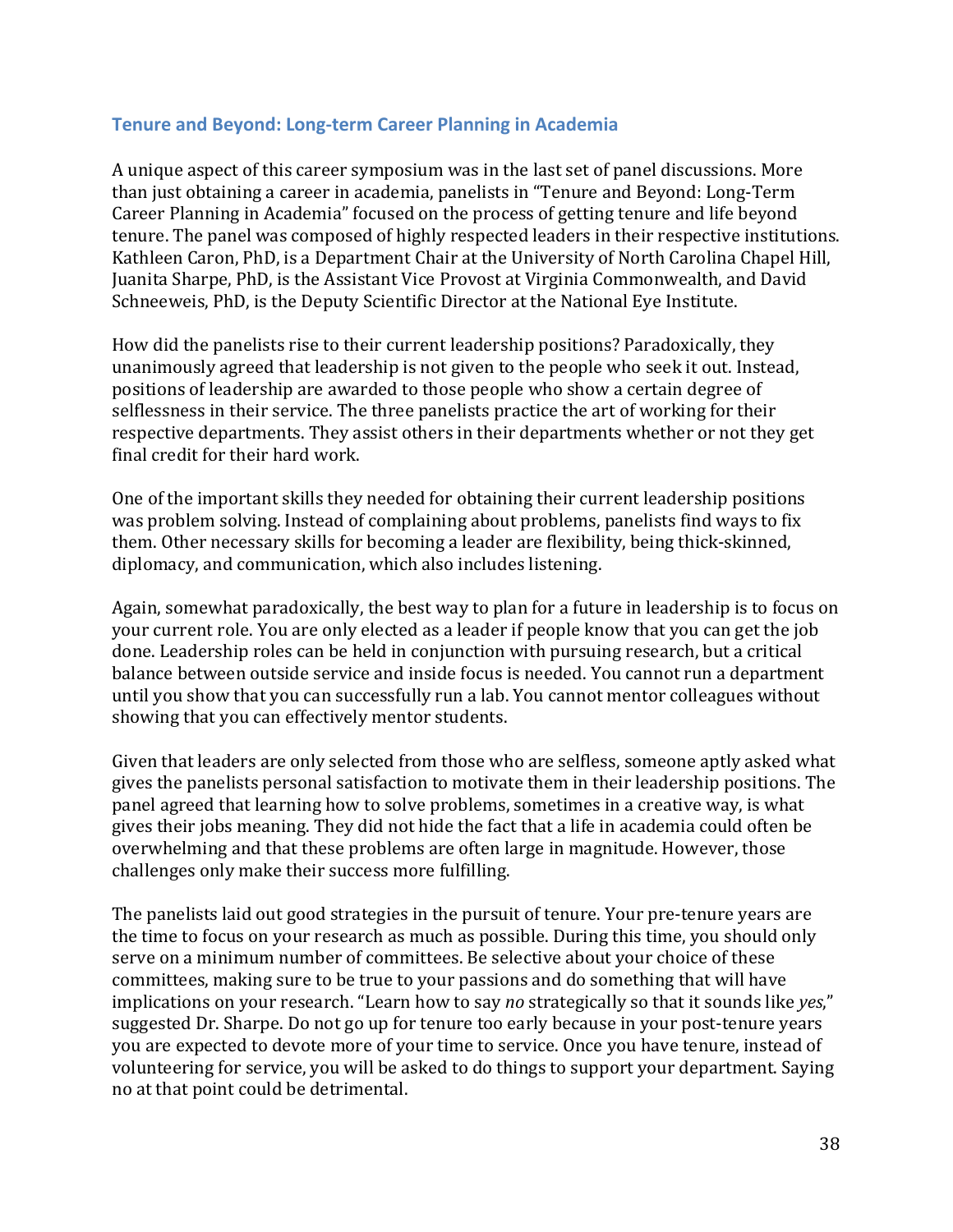This was some of the advice the panelists gave on how to achieve success in academia and how to find balance between your own research and service to your institution. They find tremendous fulfillment in solving problems and giving direction to their departments. In this way, they feel like they are contributing to the future of scientific research. Their success is certainly a model to aspire to in our own career paths in academia.

*Michelle Reith, PhD, is a Postdoctoral Fellow in the Laboratory of Carolyn Beebe Smith, PhD, at NIMH. Her research is focused on the pathogenic causes of autism and the targeting of these causes for future therapeutic strategies. Her long-term career goal is to continue her pursuit of autism research in an academic setting, training and developing future scientists to pursue excellence in research.*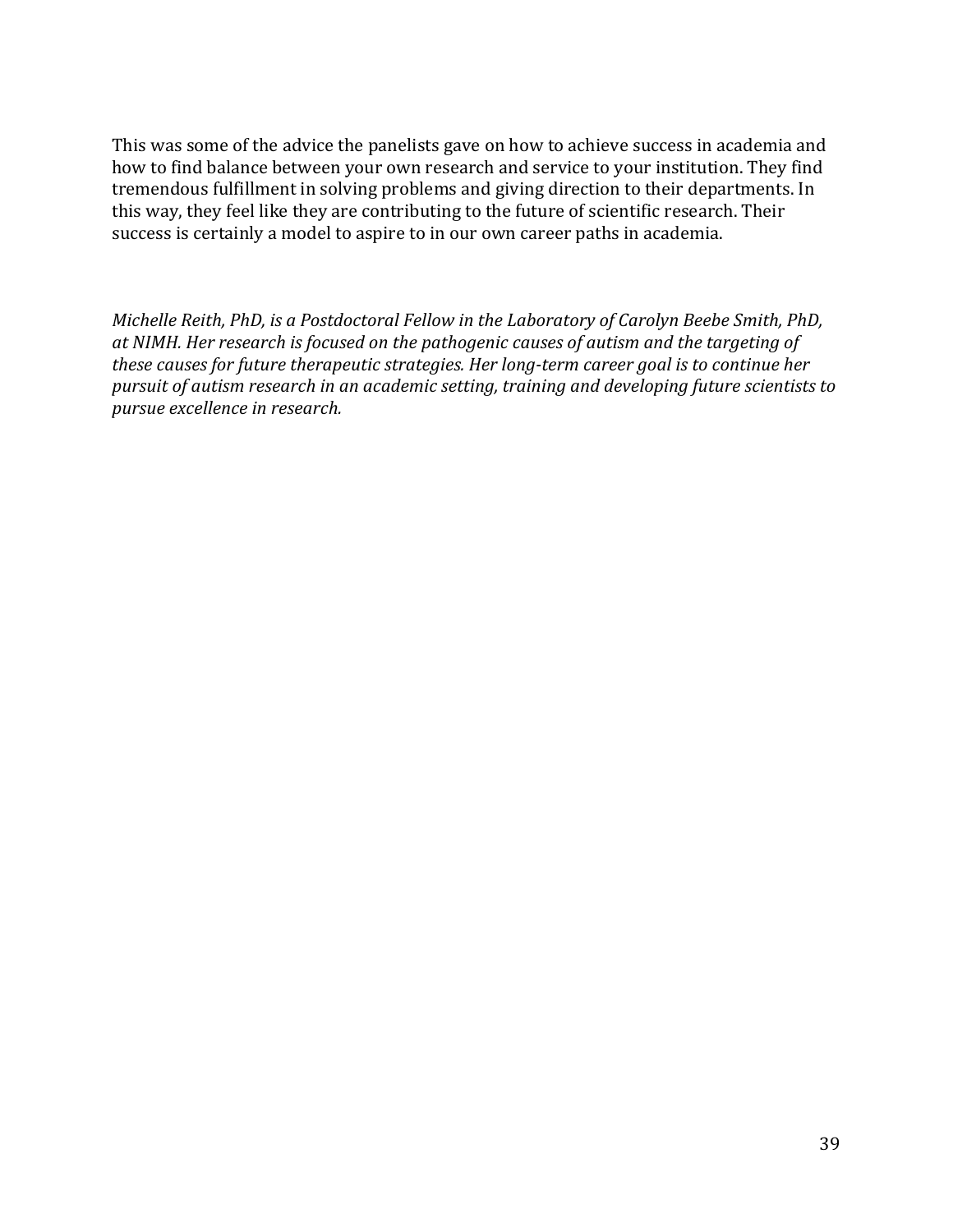### <span id="page-40-0"></span>**Careers in Science Education**

"It all happens quickly when you find Nirvana," responded Jeffre Witherly, PhD, Senior Advisor on Scientific Education at the NHGRI, when asked if he has enjoyed his career in science education. Dr. Witherly's response echoed the other panelists' responses during the Careers in Science Education panel. What does it take to have a rich and successful career in science education? The unanimous response: passion. Science education requires a passion for teaching, a passion to learn and grow as an educator, and a passion to share science with students, the public, and colleagues.

This year's panelists come from diverse scientific backgrounds and all of them are enthusiastic and *passionate* about their career choices. Sitting on the panel with Dr. Witherly, Catherine Swanwick, PhD, works as Director of Life Science Programs at the start-up company Ideaventions. Ideaventions runs outreach science education programs for children and students K-8 that uses hands-on instruction to teach children basic science concepts. Dr. Swanwick is incredibly excited about her job but shared with the audience that working for an educational start-up can be difficult at times. She commented that teaching young children is a lesson in patience but the joy of seeing children discovering science makes her job worthwhile.

Joan McDermott, PhD, teaches molecular biology at the Walter Johnson High School in Montgomery Country and is the faculty supervisor of the high school's science Olympiad team. She encouraged those interested in teaching science in high school to be highly motivated but introspective about the challenges of managing a classroom of teenagers. Dr. McDermott discussed that her primary goal is to instill confidence, not content, into a new generation of young scientists. She wants to help spark her students' interest in science and provide a foundational level of education that be built upon.

The panel was rounded out by Margaret Emblom-Callahan, PhD, Assistant Division Dean and Assistant Professor of Biology at Northern Virginia Community College (NVCC). Before becoming a full-time lecturer at NVCC, Dr. Emblom-Callahan began teaching as an adjunctfaculty and indicated that being an adjunct required a lot of time and effort for very little pay. She advised that teaching is not for everyone and it requires a deep desire in the educator to impart knowledge into blossoming scientists. She focused her discussion on the need to develop active-learning techniques to engage today's tech-oriented youth. When asked about the challenges of teaching today's youth, Dr. Emblom-Callahn replied that one has to think outside of the box and "sometimes there is no box."

If you are interested in a career in science education, the panelists strongly recommended reaching out to other teachers and schools to inquire about opportunities to teach. There was consensus among the panelists that being proactive is the best way to find the necessary teaching experience required when applying for teaching positions. NIH postdocs are encouraged to email local high schools, undergraduate universities, and community colleges to inquire about guest lecture seminars or other opportunities to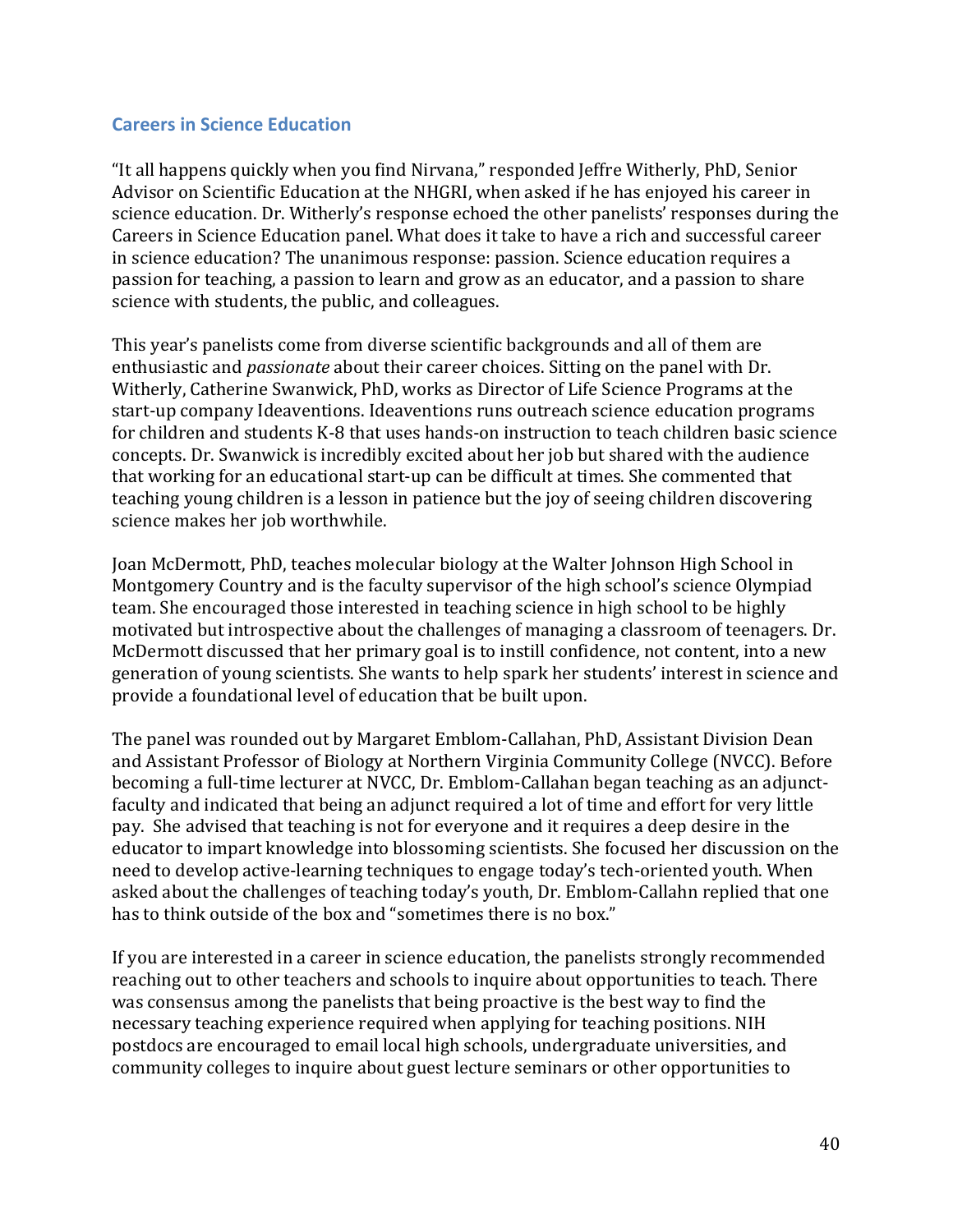discuss your research in front of a classroom. Schools may also offer the opportunity to serve as an adjunct-faculty for a semester.

All the panelists stressed communication as the most important skill necessary for a career in education. Any educator in the classroom or in outreach programs must be confident and able to talk with students and the public. So if you are interested in a career in science education don't be shy and go get your name out there!

*Douglas Dluzen, PhD, is a Postdoctoral Fellow in the Laboratory of Michele Evans, MD, at NIA in Baltimore. He received his doctorate in Genetics at the Pennsylvania State University College of Medicine and he is currently investigating microRNA-related pathways in aging and hypertension.*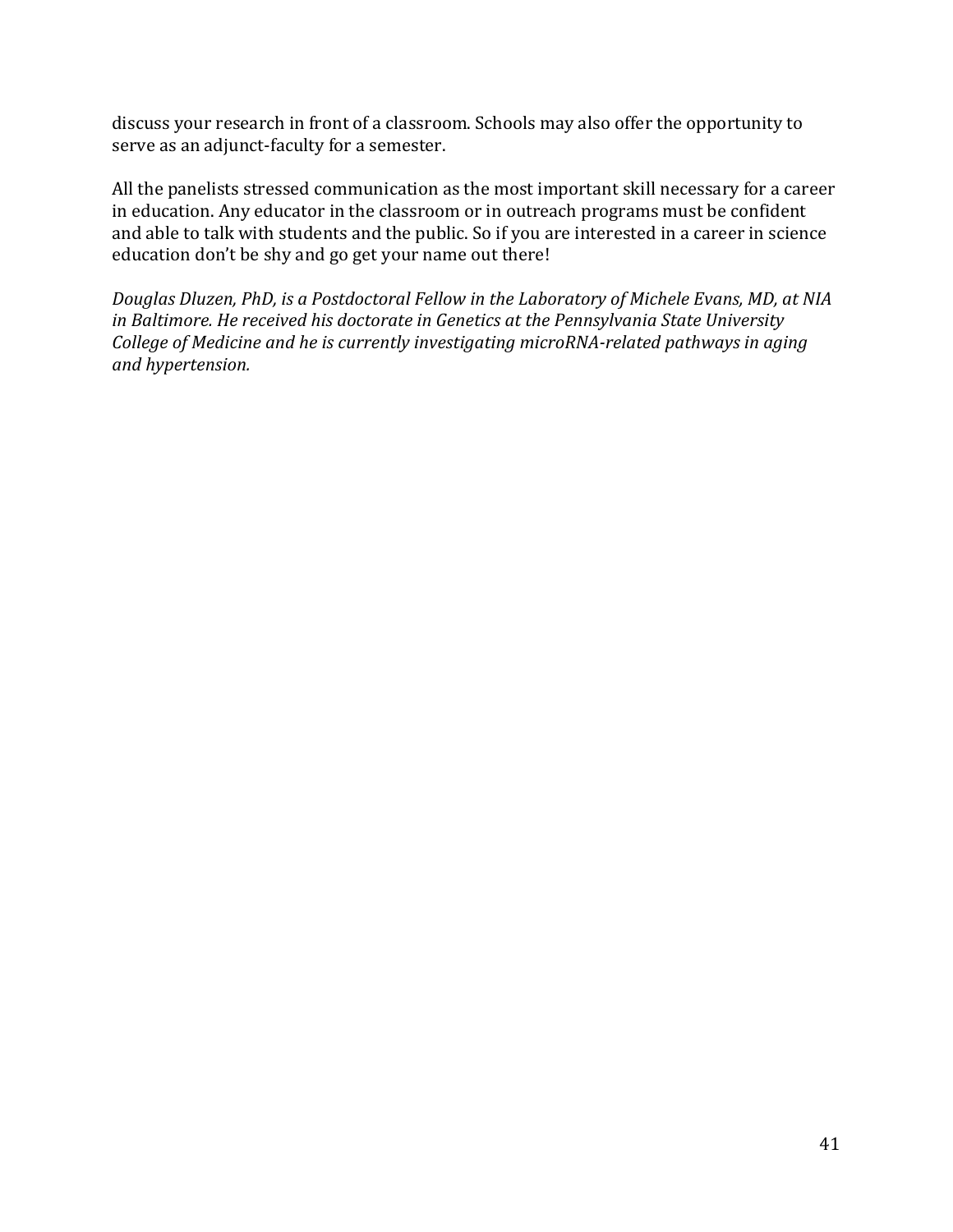# <span id="page-42-0"></span>**NIEHS Biomedical Career Symposium Draws Hundreds**

The 17th annual NIEHS Biomedical Career Symposium opened April 25 with a warm welcome from NIEHS Scientific Director Darryl Zeldin, MD. An estimated 350 attendees, eager for professional advice on next steps in their careers, filled the meeting rooms at the U.S. Environmental Protection Agency (EPA) campus in Research Triangle Park, North Carolina.

Dr. Zeldin challenged participants to design and commit to a plan for transition to a rewarding career in the biomedical sciences. "For many of you, the decisions you make over the next year or two will shape your lives as scientists for decades to come," he said. "Better understanding of the various options available to you, and what it takes to pursue specific career paths, is absolutely essential for making those important decisions."

# Transitions through networking

Kristin Gabor, PhD, co-chair of the event, reiterated Dr. Zeldin's remarks, noting that this year's symposium focused on successful transitions into a variety of career paths. One foundation for a career transition is the development of a professional network, which is why the committee invited Alaina Levine, president of Quantum Success Solutions and author of the upcoming book "Networking for Nerds," to deliver the keynote address.

Ms. Levine's talk, "Accessing Hidden Career Opportunities Through Networking and Reputation Management" set the tone for the day. Using a medley of stories from her own experiences — and her signature comedic style — Ms. Levine entertained the audience, while educating them on the value of networking and self-branding.

"Upwards of 90 percent of jobs are gotten through hidden opportunities, which are made available to you from networking," Ms. Levine said. She told how admiring the shoes of the woman next to her on a flight led to paying work — the shoes were on the feet of a congressman's wife who needed help using humor in her speeches.

"You need diverse influences and diverse sources of inspiration — people who can give you new ideas and help you solve the problems you are trying to solve in your scientific discipline," Ms. Levine added. "This diversity of sources comes from networking."

# Something for everyone

The day was packed with sessions, including ten expert panels from various career paths, ten career development workshops, and a networking reception featuring exhibitors from local groups and companies.

"We sought out speakers on a range of topics to support career transitions, from how to network and how to interview, to what steps to take to land that job," said Dr. Gabor. "While we wanted our workshops to meet varied interests, the primary goal was to